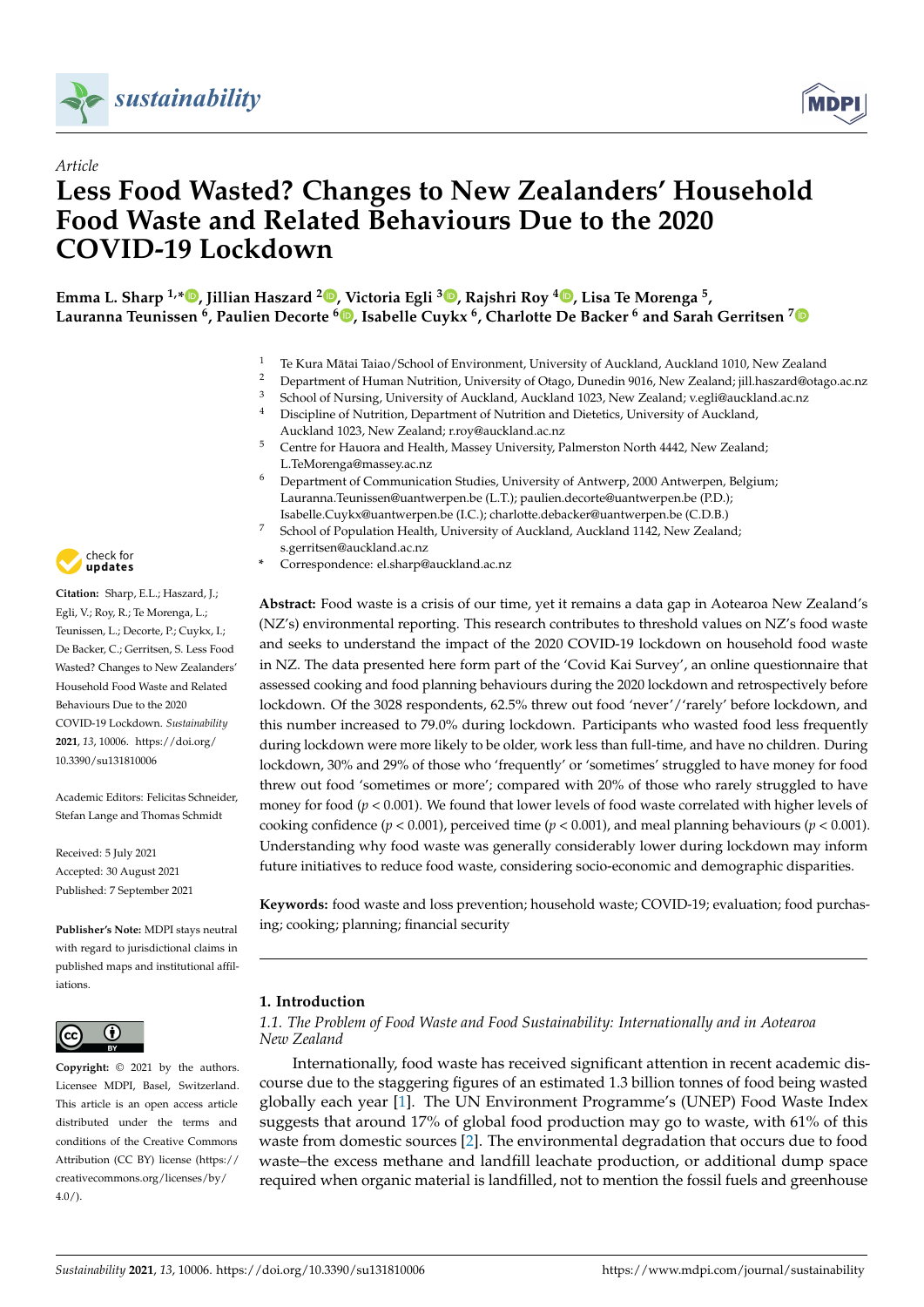gases generated in the food's production–is unjustified when food waste is avoidable. According to the United Nations Food and Agriculture Organisation, the 931 million tonnes of food (1/3 of the world's food) that is unconsumed each year is estimated to generate between 8–10% of global carbon emissions [\[1\]](#page-13-0).

The UN organisation Food Use for Social Innovation by Optimising Waste Prevention Strategies (FUSIONS) offers an inclusive definition of food waste that has been adopted across the European Union [\[3\]](#page-13-2). FUSIONS' definition of food waste has been simplified by Goodman et al. [\[4\]](#page-13-3) as: "Any food, and inedible parts of food, removed from the food supply chain to be recovered or disposed of (excludes food that is donated to humans or animals)" (p. 2). The inedible parts of food are included in the definition of food waste to encourage a food system that uses all parts of e.g., an animal, or vegetable. However, food donated to humans or animals is omitted because it is considered food diversion, or food waste prevention [\[3\]](#page-13-2). For this study only food wastage that occurred in the household was examined, as part of a suite of domestic food planning, preparation, and waste behaviours.

Most food waste studies have focused on quantifying the total food lost along the supply chain [\[5](#page-13-4)[,6\]](#page-13-5). In the European Union alone 180 kg of food per person is wasted every year [\[7\]](#page-13-6). A US study on 39,758 individuals indicated that in 2008 wasted food averaged 124 kg, or economic losses of US \$390 per capita per year [\[8\]](#page-13-7). In comparison, the Australia 2019 National Food Waste Baseline Project quantified food waste at 298 kg/year/person [\[9\]](#page-13-8). While the large variability in food waste volume per capita, per year could be down to differences in food waste behaviours and infrastructures between countries, the lack of standard international measures in place to compare waste volumes make absolute comparisons impractical. Other studies have honed in on what is wasted in the retail sector (see studies in the UK [\[10,](#page-13-9)[11\]](#page-13-10), Sweden [\[12\]](#page-13-11), and New Zealand [\[4\]](#page-13-3)). However, there is evidence that it is at the level of the household that the most food waste is generated [\[13\]](#page-13-12).

Australia has adopted a national waste reduction target aligned to SDG 12.3 that incorporates household food waste, and there have been calls for NZ to do the same [\[14\]](#page-13-13)) (p. 8). In Aotearoa New Zealand (NZ) a 2013 WasteMINZ campaign was launched, with initial studies auditing 1402 household rubbish bins across 12 council jurisdictions, and administering household food waste diaries to quantify and qualify food waste nationally. This was followed by a food waste attitudes and values survey in 2014, of 1365 respondents [\[15\]](#page-13-14). Of the data captured there was little change between surveys undertaken in 2014 and a follow up study undertaken in 2018 [\[16\]](#page-14-0). Between surveys, self-declarations of the percentage of food wasted remained at  $~5\%$  of a household's weekly food expenditure, equating to ~NZ \$390 per household per year, or ~NZ \$144 per capita per year. Further, the demographic profile of 'high food wasters' also remained consistent between surveys, correlating with: "younger people i.e., those aged 16 to 24 years in the household responsible or jointly responsible for food shopping and preparation; large households i.e., those with four or more people living in them, households with children aged 15 years and under; and households with a high annual income (NZ \$100,000 per annum or more)" [\[15\]](#page-13-14) (p. 3]. In 2018 in New Zealand, the average household was estimated to be responsible for wasting ~164 kg/year of food of which 86 kg is 'avoidable' (or 61 kg of food waste and 32 kg of 'avoidable' food waste, per person, per year) [\[16\]](#page-14-0) (p. 2).

While the overall volumes did not appear to change much between surveys [\[15\]](#page-13-14) (p. 3), the reasons given for household food wastage did change between 2014 and 2018. Significant differences were around participants' claims that the main reasons that food was wasted in their household were: because leftovers were uneaten (31% in 2014 to 23% in 2018), food went 'off' (25% in 2014 to 21% in 2018), too much food was cooked (11% to 15%), and too much food was purchased  $(9%$  to 15%) [\[17\]](#page-14-1)  $(p. 50)$ . Food waste in the 2018 survey was particularly high amongst 16–24-year-olds, (44% of whom agreed with this statement compared with 27% of the total sample of 1300 individuals) (p. 21). Of this demographic group busy lifestyles were stated as making it hard to avoid wasting food (50% compared with 34% of the total sample) (p. 24). These assessments were all conducted in pre-Covid times.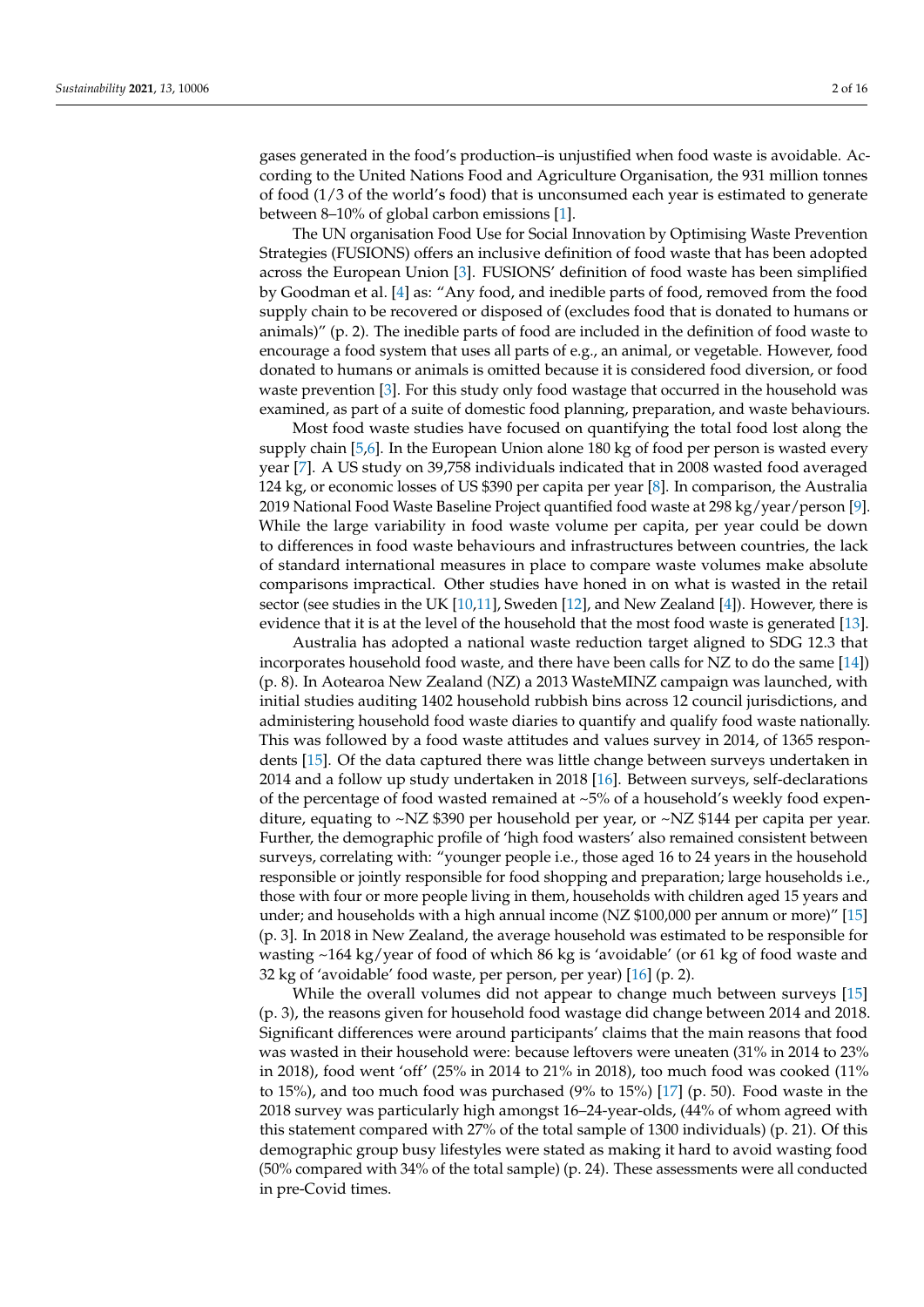Despite these available figures on household food waste, it must be noted that inventories of household waste even in 'normal' (i.e., pre-COVID-19) times are challenging to undertake, with the actual total amount of food lost or wasted in New Zealand unknown and its disaggregation (for example to the household level) imprecise. In NZ, food waste data has been noted as "a gap in the country's environmental reporting" [\[14\]](#page-13-13) (p. 5). The household is chronologically last in the food supply chain and known to generate significant food waste as discussed above, but food management practices in domestic spaces are often hidden given their private, unregulated, and geographically scattered nature. Therefore, it is complicated to track and be confident of the representativeness of data in these types of studies, which are also most often self-declarations. What is clear is that generative changes in food waste-related attitudes and behaviours could significantly impact environmental and socio-economic sustainability [\[18\]](#page-14-2). To advance this project, here we present a study that is, to the authors' best knowledge, the first paper to report changes to household food waste in NZ due to COVID-19 lockdown conditions, which at the least provide relative estimates, and qualitative information, where precise data on food waste is unavailable. This study supports other important work done in the food waste space in  $NZ$  [\[4,](#page-13-3)[14–](#page-13-13)[17\]](#page-14-1) to make recommendations towards the standardisation of food waste measurement, and recommendations about NZ's role in helping to tackle food waste globally through its national commitments to food waste reduction.

# *1.2. COVID-19 Context in Aotearoa New Zealand*

Globally, there is interest in the effects that COVID-19 has had and will likely continue to have on food systems. The longest COVID-19 lockdown (Levels 3 and 4) period in NZ occurred March–May 2020. Lockdown stages in NZ progressed as follows: COVID-19 Alert Level 4 came into force at 11:59 p.m. Wednesday 25 March 2020; COVID-19 Alert Level 3 came into force at 11:59 p.m. Monday 27 April 2020; COVID-19 Alert Level 2 came into force at 11:59 p.m. Wednesday 13 May 2020; COVID-19 Alert Level 1 came into force at 11:59 p.m. Monday 8 June 2020 [\[19\]](#page-14-3). In NZ COVID-19 level 3 required people to stay home if possible, including working and learning from home unless not possible (e.g., in the case of essential workers required to be on location elsewhere). Level 4 instructed people to "stay at home in their bubble" (ibid.) which was often familial but could also include carers and sometimes close colleagues other than for essential personal movement. In practice, living in "bubbles" entailed severely limited travel, safe local recreational activity only, and cancellation of all gatherings and public venues with businesses operating only if they constituted essential services. Those services that were considered essential included, for example, supermarkets, pharmacies, clinics, petrol stations, and infrastructure services such as water, wastewater, transport, energy, and telecommunications.

As documented in a prior New Zealand study [\[20\]](#page-14-4), which presented results from the same survey on what New Zealanders consumed during lockdown, formal and informal supply chains of food to and from NZ were severely impacted by COVID-19 lockdowns. The COVID-19 pandemic changed the way that household food was managed in Aotearoa NZ. For 'middle-class' New Zealanders, bottlenecks in the supply of usually available foods made some experimentation in meal preparation necessary. Disrupted supply chains meant that typically available foods were less accessible, with the consequence of households needing to plan meals further in advance and more often, where slow and snaking queues had to be negotiated to enter supermarkets. Oversubscribed online delivery slots made the food shopping experience arduous or even impossible for some [\[21\]](#page-14-5). Shopping trips (online or in person) were consequently more widely spaced for the majority of households. An increased number of New Zealanders suffered food poverty, resulting in a greater need for food charity and government support [\[22](#page-14-6)[,23\]](#page-14-7). Fishing and harvesting food, and church and community garden use were hindered. Such limitations generated an increase in practices such as the backyard gardening of food crops for food security, food sovereignty and general 'food management' concerns. These changes to behaviour all had implications for household food waste.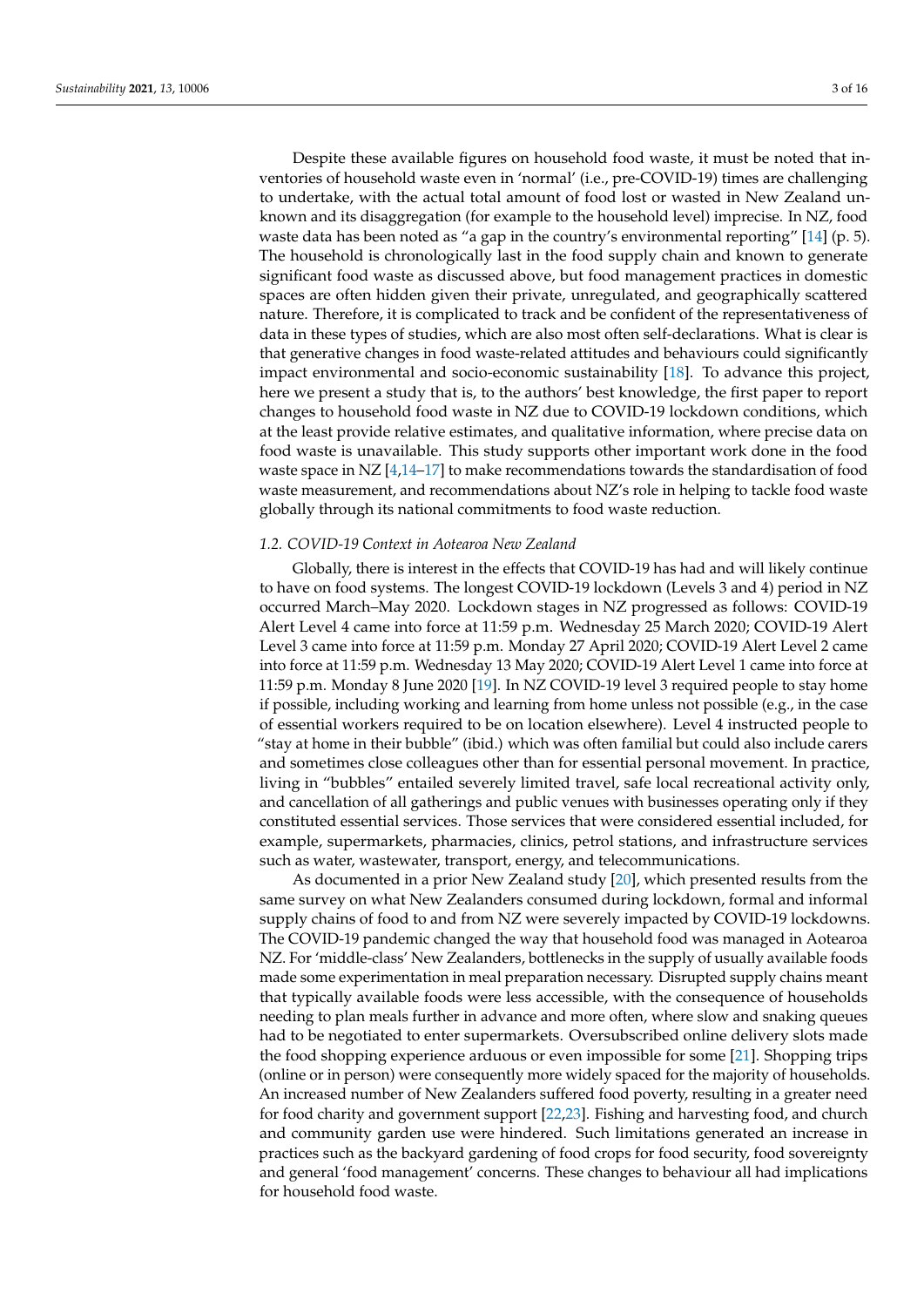# *1.3. International Studies on Household Food Waste in COVID-19 Times*

There have been numerous, global, questionnaire-based studies of COVID-19 impacts on household food waste, and several with respondent numbers comparable to this study. The below brief review of COVID-19 food waste studies considers recent larger published datasets (>1000 respondents) and their outcomes, for which the study design used was for self-declarations of domestic food waste, via online survey.

In the UK a study of 4197 participants showed domestic food waste reduced significantly in April 2020 (the early phase of the lockdown there) with a 34% reduction of wasted staples such as bread, chicken, milk, and potatoes versus pre-lockdown figures [\[24\]](#page-14-8). This study also noted an increase in particular food planning behaviours, rising to 41% of those surveyed planning their supermarket shop by checking the cupboards and refrigerator, 37% organising that food, 33% 'cooking more creatively', and 30% of respondents starting to save leftovers in this period. An Italian study (*n* = 1188) echoed the UK study, reporting that 33% of consumers perceived a substantial decrease in household food waste due to the COVID-19 lockdown, however ~45% declared that by their own perception, it was unchanged [\[25\]](#page-14-9). A second Italian study (*n* = 1078) similarly surveyed households during March–April 2020 [\[26\]](#page-14-10). It showed that respondents spent more on food per week over lockdown (an average of  $\epsilon$ 132 per week compared with  $\epsilon$ 110 pre-Covid), likely due to more food being consumed at home. Making shopping lists to plan food purchases increased from 59% pre-Covid to 86.5% during lockdown. The latter study points to lacking 'food management habits and behaviour' as the key reasons for pre-Covid food waste figures, which according to survey responses, reduced from ~10% before COVID-19 to 6.3%.

A Dutch study undertaken between 8–17 May 2020 surveyed 1500 participants (41.8% male, 58.7% female, and 91% middle-to-high income earners) about food planning, buying, preparing, and storing behaviour, as well as self-reported food waste [\[27\]](#page-14-11). It found that 26% of respondents self-declared a lower volume of food waste at home over lockdown. The reduction in food waste for this group of consumers can be explained where respondents' increasingly planned their food in advance before going to the shop: (mean pre-COVID-19: 4.9 vs. mean during lockdown of 5.3, *p* < 0.001 \*) as correlated with an increased use of shopping lists, the purchase of non-perishable food items, and a reduction in impulsebuying). Further, ~40% ate at home more often, with 26% cooking more often during COVID-19 than before, and 20% spending more time on meal preparation. Interestingly, most participants (70–79%) declared that they wasted just as much food as before COVID-19, despite these other behavioural changes. Of those who did discard less (particularly fresh fruits, vegetables, and leftovers), most listed having 'eaten everything they bought' as the primary reason for reducing waste.

In Japan, a COVID-19 food waste survey (*n* = 1959) [\[28\]](#page-14-12) showed that regions highly impacted by the pandemic (often metropolitan areas) appeared to be more prudent and austere about their food purchasing, considering the amount, type, and cost of domestic food waste. In contrast, residents in low-impact regions appeared to buy more 'excessive'/'unnecessary' food since the pandemic was declared. Buying more food than usual due to fear or anxiety, storing more food than before the lockdown, and improvising when buying groceries seemed to increase the food waste reported by the participants in a similarly oriented Spanish study (*n* = 6293) [\[29\]](#page-14-13). These findings chime with a Tunisian study  $(n = 300)$ , which reported that the most cited reasons for discarding food were overbuying, overcooking, and inappropriate food storage [\[30\]](#page-14-14).

# *1.4. Study Objectives*

The main aim of the international survey, the 'CoronaCookingSurvey' that this study is embedded in was to explore the self-perceived changes in adult food related behaviour due to COVID-19 lockdown restrictions [\[31\]](#page-14-15). The current paper examined the data from Aotearoa NZ only (named the 'Covid Kai Survey') [\[20\]](#page-14-4). We aimed to investigate the influence of the national response to COVID-19 lockdown conditions on household food waste and correlated behaviours.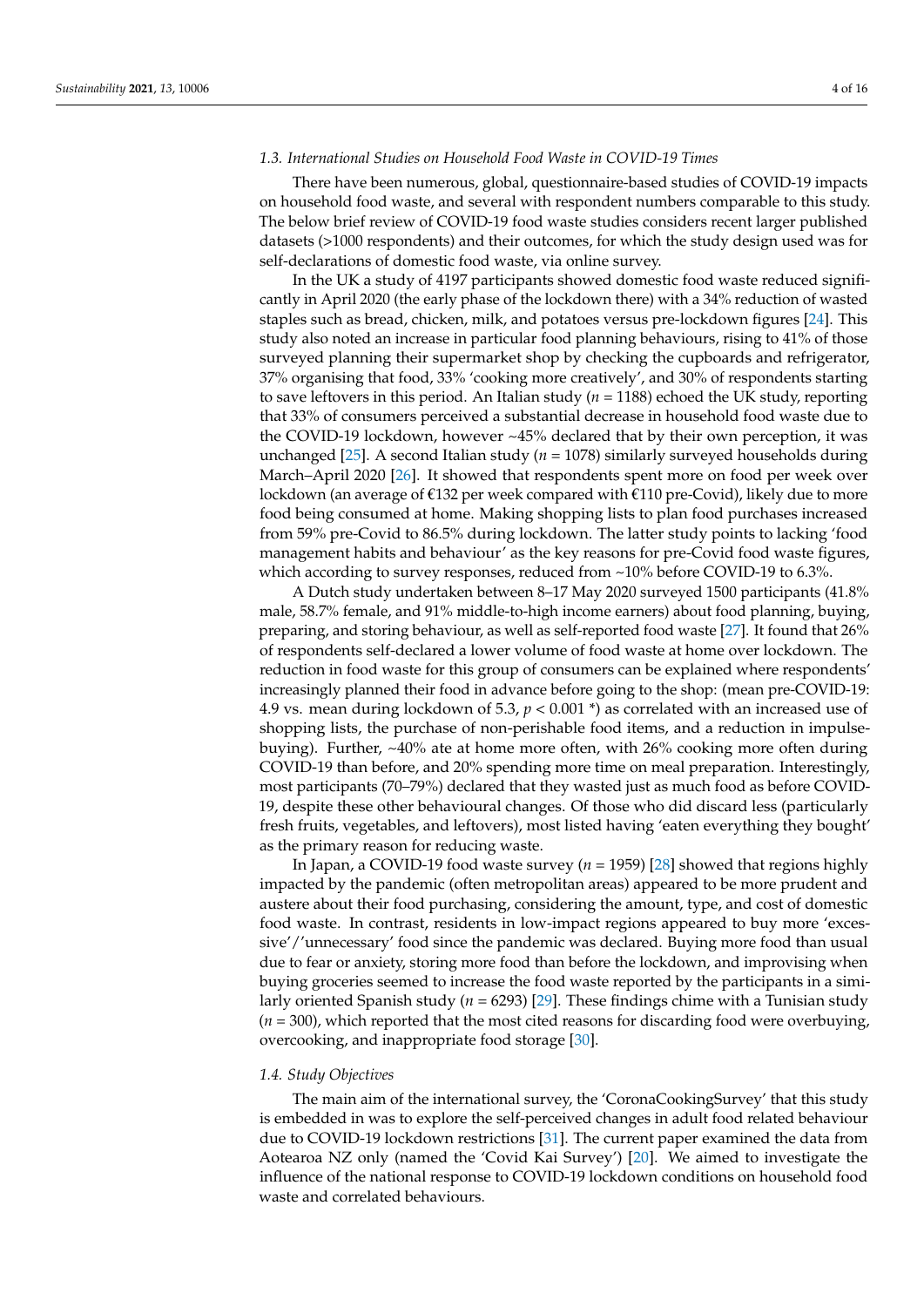Specifically, the study objectives were: (1) to examine how lockdown affected levels of food waste in this sample; (2) to examine the demographic predictors of food waste before and during lockdown; (3) to investigate how cooking confidence, time availability, and meal planning is related to food waste before and during lockdown.

# **2. Materials and Methods**

# *2.1. Study Design*

This paper is one from a larger project that analyses COVID-19's effects on food consumption and related behaviours [\[31\]](#page-14-15). The anonymous online questionnaire was designed by researchers at the University of Antwerp (Belgium). Data collection for the NZ sample was undertaken by researchers from The University of Auckland and The University of Victoria Wellington in Aotearoa New Zealand. See the Data Availability Statement for details on both studies.

### *2.2. Setting*

The anonymous, online Covid Kai Survey was open to participants from 24 April to 13 May 2020 (20 days), while New Zealand was under COVID-19 Alert Levels 4 and 3 restrictions for the first time. The median time of lockdown for participants in the Covid Kai survey was 40 days. Data were collected in Qualtrics XM survey software. Recruitment was through convenience/snowball sampling with advertising on social media and through networks. For full details on the Covid Kai survey see Gerritsen et al. [\[20\]](#page-14-4). We aimed to recruit as widely as possible among the adult population and monitored responses by demographic groups of interest (gender, age, ethnic group, education) at several points during data collection. Further, \$1 was donated to The Foodbank Project (the Salvation Army) for every completed survey. Ethical approval for the international study was granted by the Ethics Advisory Committee on Social and Human Science at the University of Antwerp on 16 April 2020 (ref: SHW\_20\_46) and the Aotearoa New Zealand arm of the study by the University of Auckland Human Participants Ethics Committee on 24 April 2020 for three years (ref: 024607).

### *2.3. Participants*

All participants were adults: 18 years or older, resident in NZ, with no further restrictions on participation. Participants in the questionnaire responded based on selfdeclarations, in real-time, to questions about COVID-19 food waste related behaviours, while the control was based on self-declarations of matching queries about food waste and related behaviours pre-Covid.

# *2.4. Variables*

Sociodemographic variables include: gender (female, male, gender diverse); age (<30 years, 30 to <50 years, 50 to <70 years, and, 70+ years); ethnicity (New Zealand European/Other (NZEO); Maori, Pacific, Asian); tertiary education (yes, no); household with ¯ children (yes, no); and two questions about general financial difficulty which include employment situation before and during lockdown (full, part, students, no work); struggling to have money for food (rarely, sometimes, frequently).

Food waste habits were assessed by one question "how often do you throw away (leftover) food?". Cooking confidence was assessed by the question "How often do you feel confident about cooking a variety of healthy meals". Cooking skills were assessed by the question "How often do you try a new recipe". Finally, meal planning was assessed by the questions "How often do you plan meals ahead of time" and "How often do you make shopping lists". Barriers to cooking were considered with the variables of time and cooking confidence, with the statement "Cooking skills are frequently a barrier to cooking" and "Time is frequently a barrier to cooking". All statements were on a 7-point scale from 'never' to 'every time'. Respondents were asked each set of items twice, reporting their behaviour before the COVID-19 crisis and at that moment (during the COVID-19 lockdown).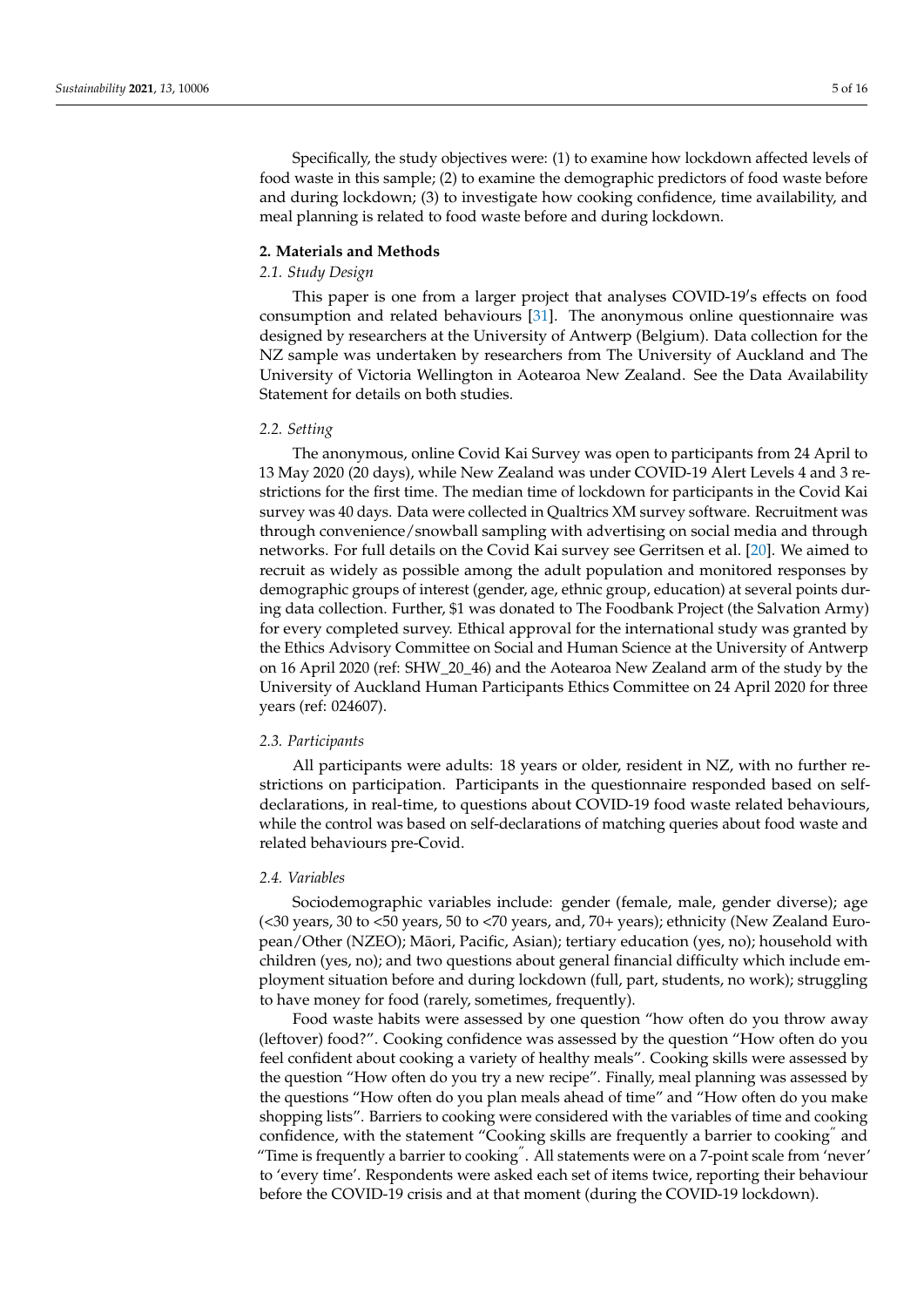# *2.5. Statistical Methods*

For inferential purposes, the food waste variable was dichotomised to represent 'low food waste' ('never', 'very rarely', or 'rarely' threw out food) and 'higher food waste' ('sometimes', 'frequently', 'very frequently' or 'every time' threw out food). Proportions of participants who were in these categories before and during lockdown were reported. These were also reported by demographic variables, with a chi-squared test to determine if low food waste was dependent on demographics.

Odds ratios were estimated for the odds of higher food waste compared with low food waste by several predictor variables (cooking confidence, cooking skills, time available, and meal planning). In addition, logistic regression models were used, adjusted for age, ethnicity, employment, whether they have enough money for food, and whether the household had children.

### **3. Results**

# *3.1. Survey Completion: Participants and Descriptive Data*

The survey closed with  $n = 4104$  entries. Spam responses indicated by the software programme were removed ( $n = 81$ ), along with  $n = 2$  respondents who gave implausible ages (as the rest of their survey answers may have been unreliable) and those that were resident outside Aotearoa New Zealand (*n* = 28). Those that did not complete the relevant questions from the survey were excluded from the analyses in this paper ( $n = 965$ ). The median (IQR) time taken to complete the survey was 30 min (23–42 min). Respondent characteristics are summarised in Table [1](#page-5-0) and described in detail in Gerritsen et al. [\[20\]](#page-14-4).

**Table 1.** Demographic characteristics of the sample and food waste habits before and during lockdown (*n* = 3028).

<span id="page-5-0"></span>

|                                                                                    | <b>Total Sample</b>                               | <b>Before Lockdown</b>                               |                                                     |                    | <b>During Lockdown</b>                               |                                                    |                 |
|------------------------------------------------------------------------------------|---------------------------------------------------|------------------------------------------------------|-----------------------------------------------------|--------------------|------------------------------------------------------|----------------------------------------------------|-----------------|
|                                                                                    | $n\ (\%)$                                         | 'Never' or<br>'Rarely'<br>Threw Out<br>Food          | 'Sometimes'<br>or More<br><b>Threw Out</b><br>Food  | <i>v</i> -Value    | 'Never' or<br>'Rarely'<br>Threw Out<br>Food          | 'Sometimes'<br>or More<br><b>Threw Out</b><br>Food | <i>v</i> -Value |
| $N$ (% $a)$<br>Age, mean (SD) years<br>Age group, $n \left(\% ^{a}\right)$         | 3028 (100)<br>44.3 (14.0)                         | 1891 (62.5)<br>45.1 (14.6)                           | 1137 (37.6)<br>43.1 (12.8)                          | < 0.001<br>< 0.001 | 2393 (79.0)<br>44.6(14.1)                            | 635(21.0)<br>43.4 (13.6)                           | 0.066<br>0.122  |
| <30 years<br>30 to $<$ 50 years<br>$50$ to $< 70$ years                            | 515(17.0)<br>1446 (47.8)<br>952 (31.4)            | 333 (64.7)<br>832 (57.5)<br>636 (66.8)               | 182 (35.3)<br>614(42.5)<br>316 (33.2)               |                    | 405(78.6)<br>1120 (77.5)<br>773 (81.2)               | 110(21.4)<br>326 (22.5)<br>179 (18.8)              |                 |
| $70+$ years<br>Gender, $n$ (% $a$ )<br>Female<br>Male                              | 115(3.8)<br>2682 (88.6)<br>314 (10.4)             | 90 (78.3)<br>1675(62.5)<br>194 (61.8)                | 25(21.7)<br>1007 (37.6)<br>120 (38.2)               | 0.740              | 95 (82.6)<br>2128 (79.3)<br>241 (76.8)               | 20 (17.4)<br>554 (20.7)<br>73 (23.3)               | 0.483           |
| Gender diverse<br>Ethnicity, $n \left(\% a\right)$<br>$NZEO^b$                     | 32(1.1)<br>2507 (82.8)                            | 22(68.8)<br>1580 (63.0)                              | 10(31.3)<br>927 (37.0)                              | 0.007              | 24(75.0)<br>2005(80.0)                               | 8(25.0)<br>502(20.0)                               | 0.002           |
| Māori<br>Pacific<br>Asian                                                          | 320 (10.6)<br>66(2.2)<br>135(4.5)                 | 178 (55.6)<br>37(56.1)<br>96(71.1)                   | 142 (44.4)<br>29 (43.9)<br>39 (28.9)                |                    | 231 (72.2)<br>46(69.7)<br>111 (82.2)                 | 89 (27.8)<br>20(30.3)<br>24 (17.8)                 |                 |
| Tertiary education, $n \left(\% \right)$<br>Yes<br>No                              | 2300 (76.0)<br>728(24.0)                          | 1430 (62.2)<br>461 (63.3)                            | 870 (37.8)<br>267 (36.7)                            | 0.576              | 1830 (79.6)<br>563 (77.3)                            | 470 (20.4)<br>165(22.7)                            | 0.198           |
| Employment, $n$ (% <sup>a</sup> )<br>Full time<br>Part time<br>Students<br>No work | 1604(53.0)<br>738 (24.4)<br>229(7.6)<br>457(15.1) | 926 (57.3)<br>484 (65.6)<br>158 (69.0)<br>323 (70.7) | 678 (42.3)<br>254 (34.4)<br>71 (31.0)<br>134 (29.3) | < 0.001            | 1221 (76.1)<br>610(82.7)<br>183 (79.9)<br>379 (82.9) | 383 (23.9)<br>128 (17.3)<br>46(20.1)<br>78 (17.1)  | < 0.001         |
| Struggle to have money for<br>food, $n \left(\% \right)^a$                         |                                                   |                                                      |                                                     | 0.425              |                                                      |                                                    | < 0.001         |
| Rarely<br>Sometimes<br>Frequently                                                  | 2648 (87.5)<br>284 (9.4)<br>96(3.2)               | 1665(62.9)<br>170 (59.9)<br>56 (58.3)                | 983 (37.1)<br>114(40.1)<br>40 (41.7)                |                    | 2125 (80.3)<br>201 (70.8)<br>67(69.8)                | 523 (19.8)<br>83 (29.2)<br>29 (30.2)               |                 |
| Household with children, $n$ (%<br>a)<br>Yes<br>No                                 | 1123 (37.1)<br>1905 (62.9)                        | 630(56.1)<br>1261 (66.2)                             | 493 (43.9)<br>644 (33.8)                            | < 0.001            | 849 (75.6)<br>1544 (81.1)                            | 274 (24.4)<br>361 (19.0)                           | < 0.001         |

a Percentages are row percentages except for the first column.  $\frac{b}{c}$  NZEO–New Zealand European and Others.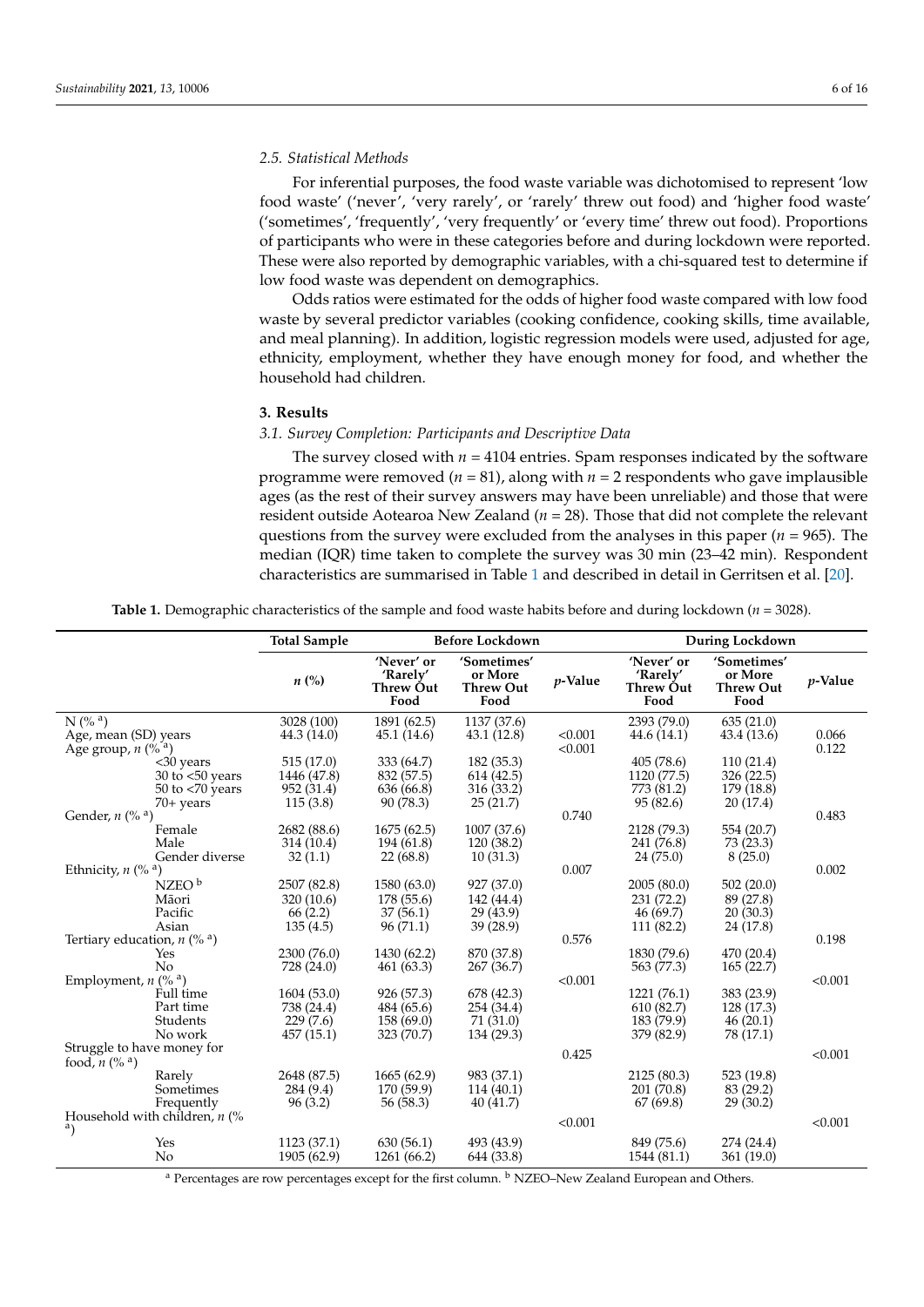Survey responses from *n* = 3028 adults (age range: 18–87 years) were used in the analyses. One-third of surveys (*n* = 1012) were completed under Alert Level 4, and 66.6% under Alert Level 3 ( $n = 2016$ ). Time since the start of lockdown ranged from 31 days to 51 days (median: 40 days). Most respondents were female, with a tertiary education qualification, and identified as NZ European ethnicity. We know from Gerritsen et al., [\[20\]](#page-14-4) (p. S10) that 'the majority of respondents ( $n = 2158, 71.3\%$ ) were responsible for the household grocery shopping both before and during lockdown'. The mean age of participants was 44.3 years (SD: 14.0), with the largest proportion in the 30 to less than 50-year age category (Table [1\)](#page-5-0). Households ranged from sole occupant to 13 members, with a median of three people per household (25th/75th percentile: 2/5).

# *3.2. Changes to Self-Declared Food Disposal Due to Lockdown*

# 3.2.1. Food Waste Changes

Before lockdown, almost two thirds (62.7%) of the sample claimed to 'rarely or never' waste food, which rose to nearly 80% during lockdown (Figure [1\)](#page-6-0). The proportion of *respondents that claimed they never threw food away in each time period approximately* doubled, during lockdown.

<span id="page-6-0"></span>

**Figure 1.** Food waste frequency before and during lockdown (*n* = 3028). **Figure 1.** Food waste frequency before and during lockdown (*n* = 3028).

When examining the changes in food waste behaviour from before lockdown to during lockdown, 1290 (45.1%) respondents decreased their frequency of food waste during lockdown; 1573 (54.9%) did not change their frequency of food waste during during lockdown, 1290 (45.1%) respondents decreased their frequency of food waste during lockdown; 1573 (54.9%) did not change their frequency of food waste during lockdown; and 165 (5.5%) increased their frequency of food Disaggregating lockdown 'levels', food waste did not appear to differ between Level 3 and Level 4 lockdown (79.8% and 77.6% low food waste, respectively;  $p = 0.162$ ).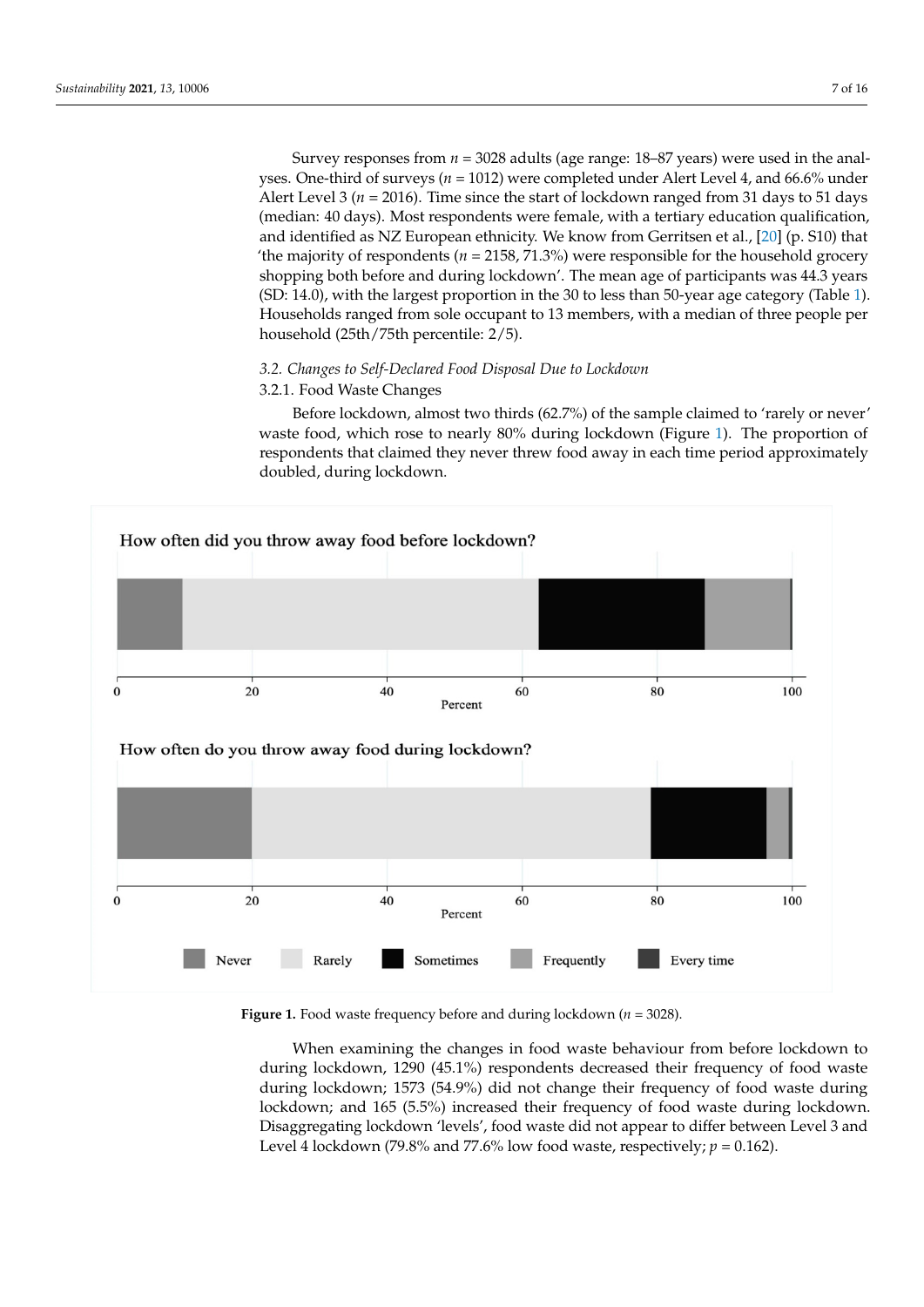# 3.2.2. Food Waste and Demographic Characteristics

Food wastage tended to be more frequent in those aged 30–50 years pre-Covid (Table [2\)](#page-7-0), however this was not the case during lockdown. Indeed, participants aged 30–50 years were more likely to decrease their food wastage during lockdown, compared with other age groups (Table [2\)](#page-7-0). There was no evidence that gender or tertiary education were related to food wastage. Those of Asian ethnicity tended to have less frequent food wastage than those from other ethnic groups (Table [2\)](#page-7-0). Participants in full-time employment reported more frequent food waste behaviours before and during lockdown (Table [2\)](#page-7-0), however these participants were also more likely to decrease their food waste behaviours during lockdown (Table [2\)](#page-7-0). During lockdown, 30% and 29% of those who frequently or sometimes struggled to have money for food threw out food 'sometimes or more'; compared with only 20% of those who rarely struggled to have money for food (*p* < 0.001, Table [1\)](#page-5-0). We comment on this in Section [4.3.](#page-10-0) Households with children had more frequent food wastage than those without children, before and during lockdown, but were more likely to decrease food waste during lockdown.

<span id="page-7-0"></span>**Table 2.** Decreased food waste during lockdown, compared with pre-lockdown, by demographic characteristics  $(n = 2863)$ <sup>a</sup>).

|                                    | No Change in Food<br><b>Waste Habits</b> | <b>Decreased Food</b><br><b>Waste Habits</b> | <i>p</i> -Value |
|------------------------------------|------------------------------------------|----------------------------------------------|-----------------|
| $N({\%}^b)$                        | 1573 (54.9)                              | 1290 (45.1)                                  |                 |
| Age, mean (SD) years               | 45.1 (14.3)                              | 43.5(13.4)                                   | 0.003           |
| Age group, $n \binom{0}{b}$        |                                          |                                              | 0.014           |
| <30 years                          | 254 (16.2)                               | 222 (17.2)                                   |                 |
| 30 to $<$ 50 years                 | 732 (46.5)                               | 649 (50.3)                                   |                 |
| $50$ to $< 70$ years               | 517 (32.9)                               | 384 (29.8)                                   |                 |
| 70+ years                          | 70 (4.5)                                 | 35(2.7)                                      |                 |
| Gender, $n \binom{0}{b}$           |                                          |                                              | 0.501           |
| Female                             | 1386 (88.1)                              | 1154 (89.5)                                  |                 |
| Male                               | 170 (10.8)                               | 125(9.7)                                     |                 |
| Gender diverse                     | 17(1.1)                                  | 11(0.9)                                      |                 |
| Ethnicity, $n \, (\%^{\,b})$       |                                          |                                              | 0.608           |
| NZEO <sup>c</sup>                  | 1303 (82.8)                              | 1087 (84.3)                                  |                 |
| Māori                              | 167(10.6)                                | 124 (9.6)                                    |                 |
| Pacific                            | 29(1.8)                                  | 27(2.1)                                      |                 |
| Asian                              | 74 (4.7)                                 | 52 $(4.0)$                                   |                 |
| Tertiary education, $n$ (% $b$ )   |                                          |                                              | 0.283           |
| Yes                                | 388 (24.7)                               | 296 (23.0)                                   |                 |
| No                                 | 1185 (75.3)                              | 994 (77.1)                                   |                 |
| Employment, $n$ (% $\frac{b}{b}$ ) |                                          |                                              | 0.002           |
| Full time                          | 785 (49.9)                               | 732 (56.7)                                   |                 |
| Part time                          | 408 (25.9)                               | 296 (23.0)                                   |                 |
| Students                           | 121(7.7)                                 | 93 (7.2)                                     |                 |
| No work                            | 259 (16.5)                               | 169(13.1)                                    |                 |
| Struggle to have money for         |                                          |                                              |                 |
| food, $n(^{06}b)$                  |                                          |                                              | 0.693           |
| Rarely                             | 1377 (87.5)                              | 1136 (88.1)                                  |                 |
| Sometimes                          | 146 (9.3)                                | 120(9.3)                                     |                 |
| Frequently                         | 50(3.2)                                  | 34(2.6)                                      |                 |
| Household with children, $n$ (%    |                                          |                                              | 0.011           |
| b)                                 |                                          |                                              |                 |
| Yes                                | 549 (34.9)                               | 510 (39.5)                                   |                 |
| No                                 | 1024 (65.1)                              | 780 (60.5)                                   |                 |

<sup>a</sup> Only 165 participants increased their food waste during lockdown. Given these small numbers, they are not included here. <sup>b</sup> Percentages are column percentages. <sup>c</sup> NZEO–New Zealand European and Others.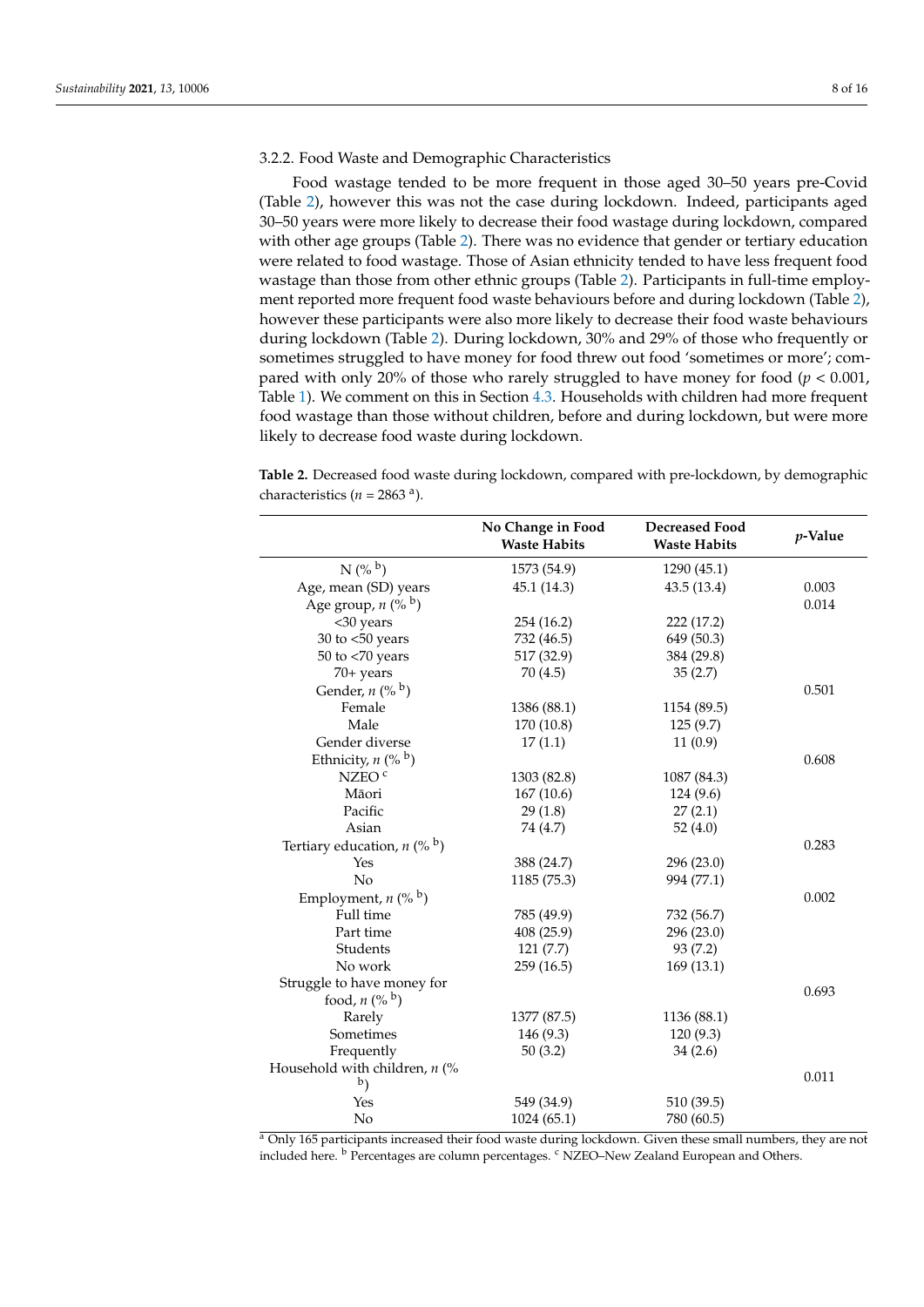# *3.3. Food Waste and Household Cooking Behaviours*

# Cooking Experimentation

Cooking confidence was related to food waste. Pre-Covid, the likelihood of wasting food was considerably lower among those who frequently felt confident about cooking a variety of healthy meals compared with those who did not ( $OR = 0.37$ ). This relationship remained during lockdown (Table [3\)](#page-8-0).

<span id="page-8-0"></span>**Table 3.** Cooking confidence, time availability, the use of meal kits, and meal planning related to food waste before and during lockdown (*n* = 3028).

|                                                                             | <b>Before Lockdown</b> |                                                                                         |                 | During Lockdown |                                                                                         |                 |  |
|-----------------------------------------------------------------------------|------------------------|-----------------------------------------------------------------------------------------|-----------------|-----------------|-----------------------------------------------------------------------------------------|-----------------|--|
| <b>Predictors of Food</b><br>Waste <sup>a</sup>                             | N(%                    | Odds Ratio (95% CI)<br><sup>b</sup> for 'Sometimes' or<br><b>More Threw Out</b><br>Food | <i>p</i> -Value | N(%)            | Odds Ratio (95% CI)<br><sup>b</sup> for 'Sometimes' or<br><b>More Threw Out</b><br>Food | <i>p</i> -Value |  |
| Frequently feel<br>confident about<br>cooking a variety of<br>healthy meals | 2506 (82.8)            | 0.37(0.31, 0.46)                                                                        | < 0.001         | 2641 (87.2)     | 0.37(0.29, 0.47)                                                                        | < 0.001         |  |
| Cooking skills are<br>frequently a barrier to<br>cooking <sup>c</sup>       | 97 (3.6)               | 2.66(1.74, 4.06)                                                                        | < 0.001         | 53(2.0)         | 2.87(1.63, 5.03)                                                                        | < 0.001         |  |
| Time is frequently a<br>barrier to cooking <sup>c</sup>                     | 1027 (38.2)            | 1.95(1.65, 2.31)                                                                        | < 0.001         | 149(5.6)        | 1.49(1.02, 2.16)                                                                        | 0.039           |  |
| Preparing food was<br>frequently too<br>time-consuming <sup>c</sup>         | 1326 (49.4)            | 2.00(1.69, 2.35)                                                                        | < 0.001         | 495 (18.4)      | 1.70(1.35, 2.13)                                                                        | < 0.001         |  |
| Frequently plan meals<br>ahead of time                                      | 1642 (54.2)            | 0.49(0.42, 0.57)                                                                        | < 0.001         | 2318 (76.6)     | 0.57(0.47, 0.70)                                                                        | < 0.001         |  |
| Frequently make a list<br>before shopping                                   | 2186 (72.2)            | 0.51(0.43, 0.60)                                                                        | < 0.001         | 2807 (92.7)     | 0.48(0.36, 0.64)                                                                        | < 0.001         |  |

<sup>a</sup> All statements were measured on a 7-point scale from 'never' to 'every time' at the same time as the food waste question; these predictor variables were then dichotomised into two groups: "frequently" and "not frequently". <sup>b</sup> Odds ratios estimated using logistic regression models adjusted for age, ethnicity, employment, whether they have enough money for food, and whether the household had children and represent the odds ratio for one point higher on the predictor scale.  $c_n = 2686$  participants completed these items in the survey. *n* = 3004 participant completed these items in the survey. Group sizes too small for reliable estimates.

> Respondents with low self-reported cooking skills were much more likely to waste food both pre- and during the Covid lockdown compared with those who did not see their cooking skills as a barrier to cooking. For example, respondents with low cooking skills reported a 2.7 times higher likelihood of sometimes or more often wasting food (OR = 2.66) compared with a nearly three times higher likelihood during Covid lockdown (OR = 2.87).

# *3.4. Household Food Waste and Meal Planning*

# 3.4.1. Planning Meals Ahead

Pre-Covid, those who frequently planned meals ahead of time were half as likely to waste food compared with those who did not ( $OR = 0.49$ ). The odds of more food waste for people who plan meals ahead was also 43% less likely under COVID-19 lockdown conditions ( $OR = 0.57$ ).

In terms of the use of shopping lists to plan meals, the pre-Covid and during Covid responses were similar ( $OR = 0.51$  and  $OR = 0.48$  respectively) suggesting little change to the low likelihood of wasting food for those who use shopping lists to plan their meals.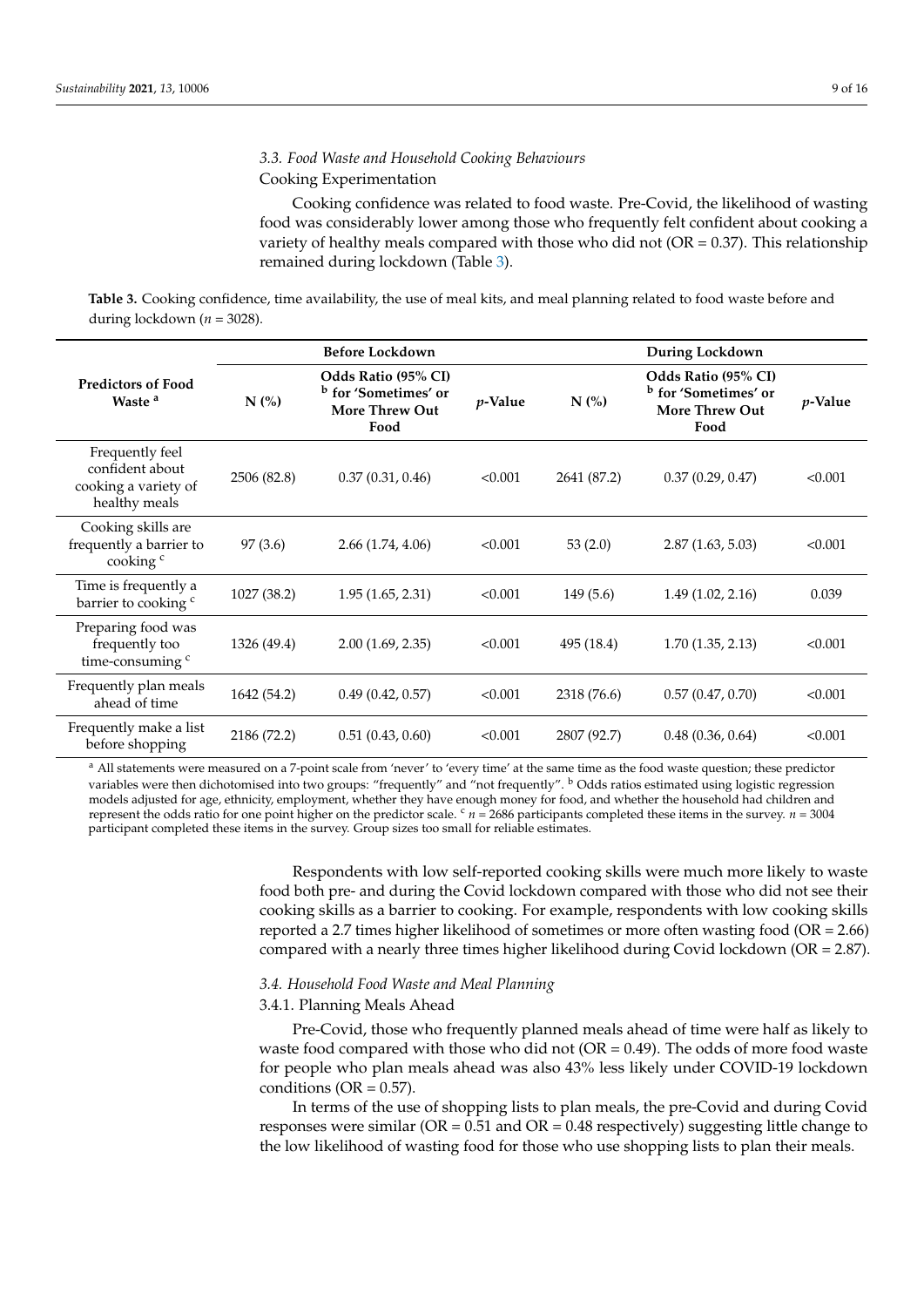# 3.4.2. Time

Perceived availability of time was an important factor for frequency of food waste, where people for whom time was frequently a barrier to cooking pre-Covid had a 95% increase in the likelihood of (sometimes or more often) wasting food ( $OR = 1.95$ ) compared with those for whom time was not a barrier. During lockdown, time pressured individuals had a 49% increase in the likelihood of (sometimes or more often) wasting food (OR = 1.49).

### **4. Discussion**

# *4.1. Key Results*

Here we revisit the study objectives.

- (1) Regarding the examination of how lockdown affected levels of food waste in the sample, we found that lockdown conditions reduced food waste, except participants who struggled to have money for food who were more likely to waste food during lockdown than before.
- (2) With regards to examining the demographic predictors of food waste before and during lockdown we found that food waste was more likely for the older participants, who worked less than fulltime, and had no children.
- (3) We found that both pre- and during-Covid lockdown, high cooking confidence translated to reduced food waste. Time pressures were a clear predictor of increased food waste. Meal planning (not impulse buying, using shopping lists etc.,) correlated with low food waste both before and during COVID-19.

# *4.2. Limitations*

There are two main caveats to the validity of using questionnaires for measuring food waste [\[32\]](#page-14-16) where respondents self-declare their behaviours: the value–action gap and social desirability bias.

# 4.2.1. The Value–Action Gap

The value–action gap is a recognised phenomenon in social research where an individual may create an intention to perform a behaviour, while that intention does not always lead to performing a behaviour. This fissure between intention and behaviour is widely discussed in the literature as the behaviour–intention gap, concern–behaviour gap or more commonly the value–action gap [\[33–](#page-14-17)[36\]](#page-14-18). The gap between intention and behaviour has been suggested to be as simple as someone forgetting or changing their mind [\[33\]](#page-14-17) or the consequence of barriers that prevent the performance of a behaviour [\[33](#page-14-17)[,36\]](#page-14-18). Different cultures experience different barriers to performing a behaviour. Barriers may result from cultural worldviews or meaning systems, such as those that normalise disposing of leftover food. However, these cultural values could equally work to minimise or eliminate barriers [\[36\]](#page-14-18). People with different cultural values will also respond differently to the same information, and thus different cultural groups will require tailored interventions.

### 4.2.2. Social Desirability Bias

Social desirability bias is a tendency of survey respondents to answer questions in a way that they believe will be viewed favourably by others [\[37\]](#page-14-19). It manifests in overreported "good behaviour" or under-reported "bad", or undesirable behaviour, and is problematic in research with self-declared responses. Previous research has shown the measured food waste is only weakly correlated with self-reported waste [\[38\]](#page-14-20). In this study, self-declaration was necessary due to the unpredictable nature of COVID-19 and the inability to retrospectively capture actual behaviours in the past in a consistent fashion. However, the anonymous nature of the current study and the collapsing of responses into binary categories for analyses may have attenuated this issue somewhat [\[39\]](#page-14-21).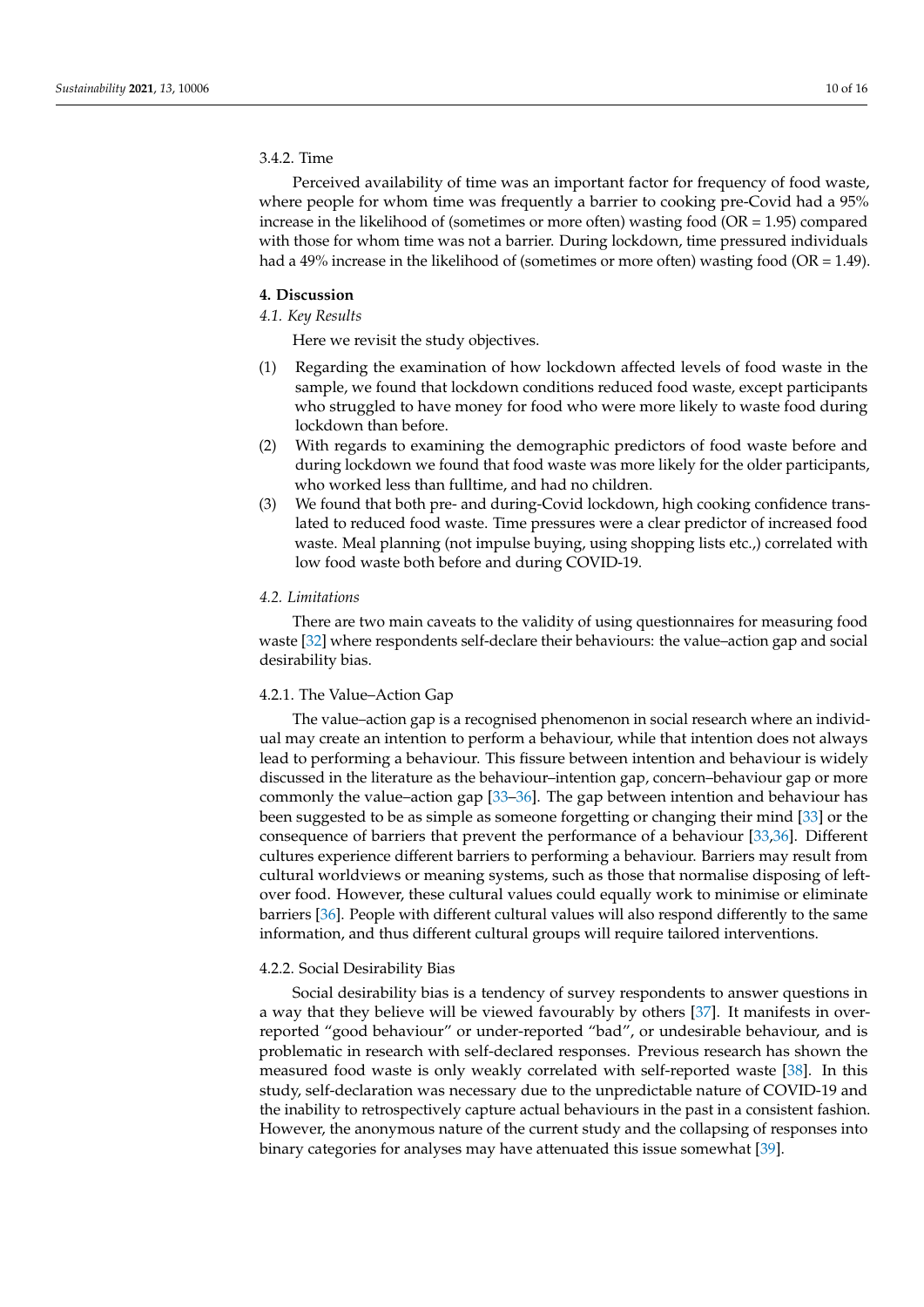### <span id="page-10-0"></span>*4.3. Interpretation of Findings*

To put Aotearoa NZ's food waste in a global context, it has been found that household food waste per capita is similar across high-income, upper-middle-income and lowermiddle-income countries [\[1\]](#page-13-0). From a national perspective the food waste trends during COVID-19 lockdown conditions reinforced some previously observed patterns: Where our study found that during the COVID-19 lockdown households who wasted food less frequently were more likely to be on average older, and have no children, the most similar and most contextually comparable survey of food waste conducted in non-lockdown times [\[16\]](#page-14-0) (p. 31) agreed, indicating that over-65 only households generated lower quantities of both 'avoidable' food waste and overall food waste, per household, than younger households [\[16\]](#page-14-0) (p. 31). There were no prior comparable statistics for household food waste against workload of inhabitants, though the 2018 reports [\[16](#page-14-0)[,17\]](#page-14-1) did show that high annual income (NZ \$100,000 per annum or more) households tended to generate higher volumes of household food waste (p. 27), which we believe also corroborates our study's findings.

Schmidt's [\[40\]](#page-14-22) work on food waste recognised that in non-Covid circumstances there are particular motivations to reduce domestic food waste as a household money-saving strategy. Such international examples show us that in COVID-19 times, household austerity measures and food waste are correlated. Many people in NZ (and a quarter of our respondents) lost income during the lockdown [\[20\]](#page-14-4), suggesting that many would have been trying to save money and make food last, therefore the general self-reported reduction in household food waste seems plausible. New Zealand showed severe disruption to many social services and provision of basic needs (housing, food, income) contributing to an exacerbation of existing food insecurity from the year 2020 due to COVID-19 conditions [\[41](#page-15-0)[,42\]](#page-15-1). Suggested solutions to address economic losses associated with food waste have, in prior studies, included focussing on reducing perishable fruit and vegetable over-purchasing for home consumption [\[43\]](#page-15-2). We know from Gerritsen et al., [\[20\]](#page-14-4) (p. S11) that during Aotearoa NZ's COVID-19 lockdown, the most commonly stocked up on item was vegetables (with more than half of respondents self-declaring that they stocked up on this food category).

This relationship is not simple however, where these motivations have been seen elsewhere to be offset by the inconvenience of time and effort [\[44\]](#page-15-3) spent, for example, in planning meals through listing, scheduling, and, in shopping for groceries in advance [\[31\]](#page-14-15) (p. 54). Further, Schmidt and Matthies' work [\[45\]](#page-15-4) has shown that the most effective possible interventions for reducing food waste would tackle: an increased consumption of leftovers, improved literacy around the use of 'expired/ suboptimal food', and changes to shopping habits that might predicate surplus food relative to needs.

Pre-Covid, respondents who found food preparation too time consuming were twice as likely to waste food 'sometimes or often'  $(OR = 2.0)$  and this likelihood decreased during COVID-19 lockdown ( $OR = 1.7$ ). We might interpret these responses to mean that over lockdown either food preparation became less time consuming (potentially due to increasing familiarity with preparation over time), and/or there was more time available to prepare food and therefore that pressure eased. Despite time pressures, practices that redirected food away from waste improved.

This suggests that individuals responding to the survey (many of whom were the key food planners/preparers for the households they represent, and overwhelmingly women) reduced their food waste in conjunction with COVID-19 conditions, even those for whom lack of time was a key contributor to the waste problem previously. As noted in Gerritsen et al. [\[20\]](#page-14-4) and De Backer et al. [\[31\]](#page-14-15), having more time to prepare foods meant that many experienced increased cooking and baking enjoyment. Although the changes in food waste found in this research were not large, there was an overall shift toward waste reduction.

An ability to experiment could explain reduced food waste, where, for example: an agility around using leftovers when there has been a case of overcooking, around using surplus produce when there has been an event of over purchasing, or knowing how to safely cook expiring produce, would save that food from the bin. Overcooking,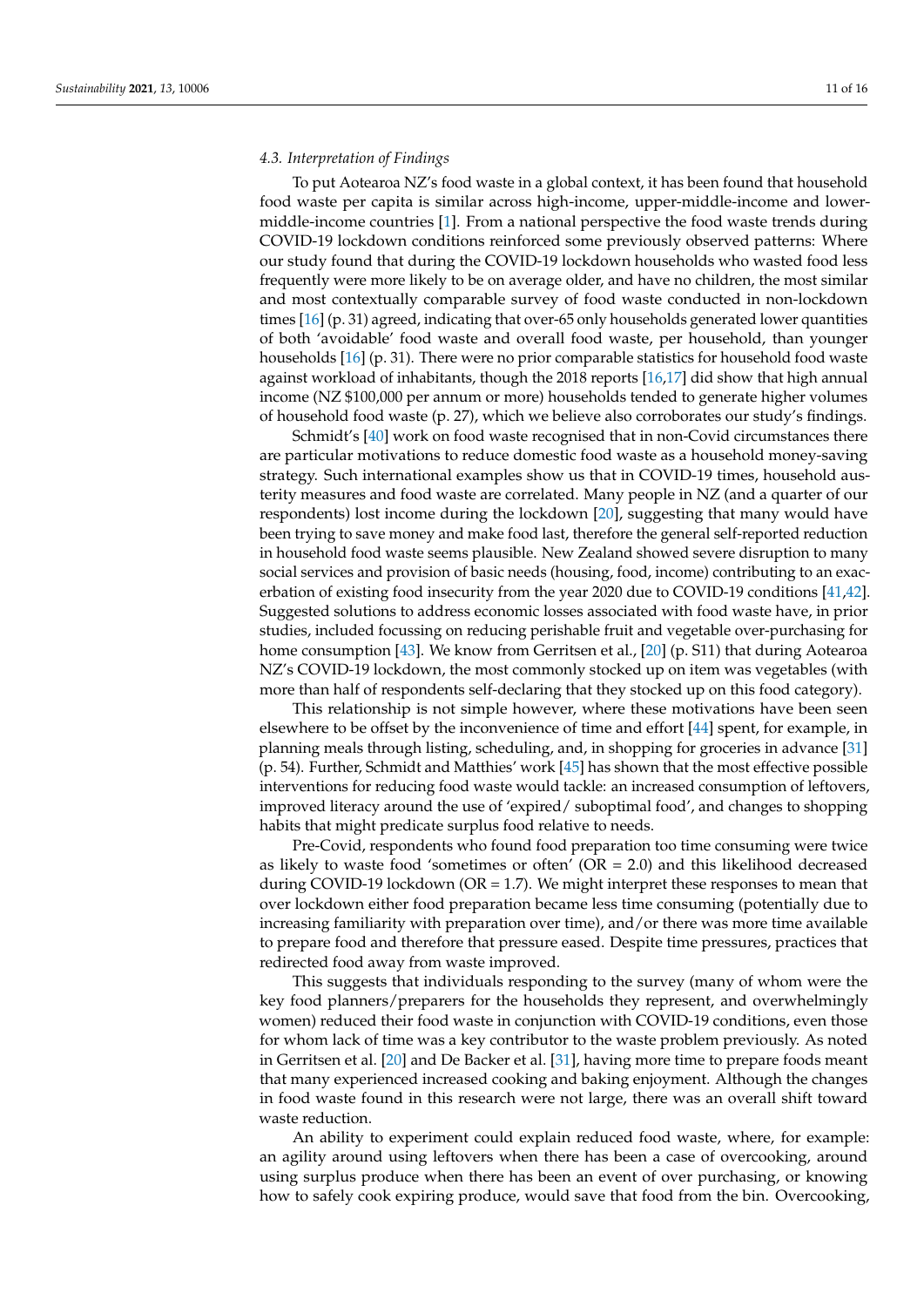over purchasing and poor storage were all named as key contributors to food waste internationally e.g.,  $[29,31]$  $[29,31]$ . In relation to meal planning, a Lebanese case study from 2018 shows that in non-Covid times, an increased frequency of dining outside the home correlated with increased food wastage [\[46\]](#page-15-5). Our data agreed with this, but the conditions of COVID-19 make this a curious relationship. During COVID-19 lockdowns in New Zealand our data show that people were cooking more and eating more inside the home, which concurred with reduced food waste households. However, what was not captured in this study was the equivalent rise in the purchase of take-aways when lockdown conditions enabled many nimble restaurants to 'pivot' to contactless delivery to people's homes. It appeared, though, that those who planned their meals with shopping lists have equally low likelihoods of wasting food, both before and during COVID-19.

During lockdown, participants who struggled to acquire money for food generated food waste more frequently than those who did not struggle. We raise the possibility that food waste increases in this demographic are related to what Poppendieck [\[47\]](#page-15-6) calls the 'ins' of food aid, namely: insufficiency; inappropriateness; nutritional inadequacy; instability; inaccessibility; inefficiency; and indignity. A limitation of this study is that the study questionnaire does not ask whether respondents were the recipients of food aid, or related questions, and therefore we cannot comment further on this pattern, though we see it as an area for further research. We might also consider this anomaly as a response to the very busy, stressful, and potentially chaotic nature of households that were experiencing food insecurity during the COVID-19 lockdown. There is good evidence that the pandemic has exacerbated economic inequities (disproportionately affecting those on low incomes) [\[48,](#page-15-7)[49\]](#page-15-8) with related downstream effects. We know, for example, that adults experiencing food insecurity are more likely to have depression and anxiety [\[50\]](#page-15-9).

### *4.4. Implications and Limitations of the Study*

In these findings we provide a mandate for a return to a well-resourced food preparation and cooking education (what has been known as 'Home Economics') at primary and secondary school level. In NZ while this is a mainstream subject, and in the New Zealand Curriculum [\[51\]](#page-15-10) it is stated that "It is expected all children will have had the opportunity to learn practical cooking skills by the end of year 8" (p. 22), in fact there is variation in delivery. In a 2017 report, [\[52\]](#page-15-11) only 13% of teachers surveyed identified the planning and preparation of a meal as an objective in the material they taught. As a subject, it was observed in a recent study [\[53\]](#page-15-12) to have a lack of teacher supply, and poor estimation of its value by others in the teaching profession/community. Based on correlations to food waste in this study, cooking confidence, experience and skills make a significant difference to individuals' competence for reducing food waste.

The results of this study also support calls for a national waste reduction target in NZ. Adoption of a national waste reduction target in line with SDG 12.3 would contribute to an estimated halving of per capita global retail and consumer food waste, as well as the reduction of waste in production and supply, by 2030. It is worth noting, however, that there are also risks that the setting of such a reduction target would (as for so many multilateral sustainability targets set) manifest in ways that gerrymander the ontologies of 'what is food waste' as articulated in the Introduction to this paper, and which have made quantifying food waste in this country (and comparing food waste between countries), so challenging. Because such a target would require government to commit (limited) funding to realising or making progress towards such a reduction, is it crucial that methods of measuring food waste are standardised. This would enable scientists, public and policy makers to have more faithful progress metrics and comparators. This is in line with recommendations 16 and 17 of the comprehensive 'Mirosa report' which point to a need for clear definitions, targets and indicators of food waste [\[14\]](#page-13-13) (p. 46). These improvements in food waste measurement should lead to food waste being included in NZ's environmental reporting.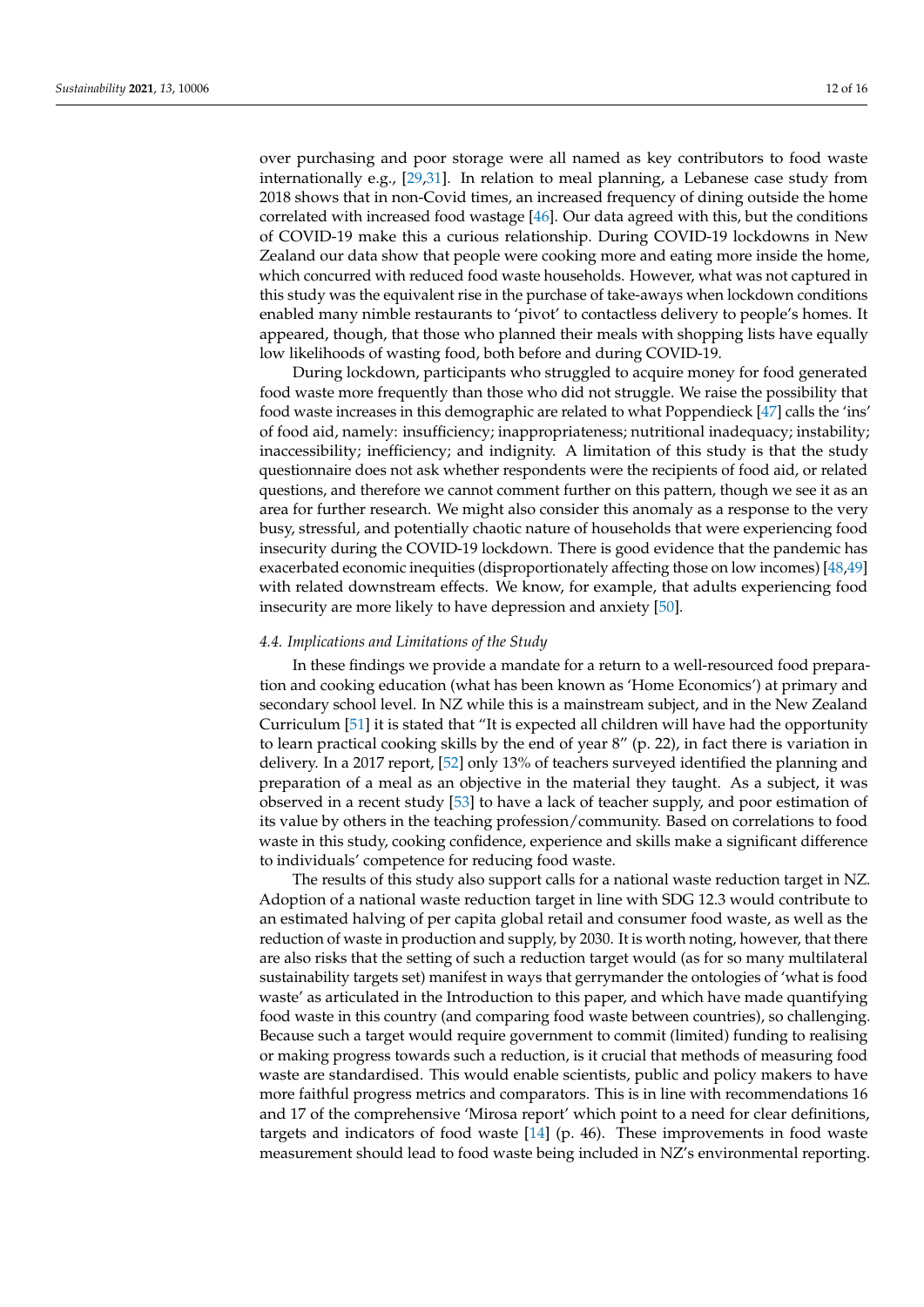# **5. Conclusions**

While the more than 3000 responses to the Aotearoa New Zealand Covid Kai survey suggest that the COVID-19 lockdown restrictions brought with it a reduction in (selfdeclared) household food waste, the story is more complicated than this. Total sample analysis shows that COVID-19 lockdown conditions meant that: (1) there was less food waste overall; (2) more people cooked with leftovers more often, and there was more frequent experimentation by more people in cooking and baking, (3) more planning went into food shopping; and, (4) those with cooking proficiency wasted less. In fact, consistently (pre- and during COVID-19 lockdown conditions) high cooking confidence translated to reduced waste outcomes. These results are consistent with numerous international studies. When we drill down into the detail, participants who wasted food less frequently during lockdown were more likely to be older, work less than fulltime, and have no children. The 30–50-year age group which was least likely to waste food during COVID-19 lockdown, had been the age group most likely to waste more food in non-Covid times. Further, of the total sample, while 45.1% of respondents did decrease their frequency of food waste during lockdown, more than half of the sample surveyed claimed they did not change their frequency of food waste during lockdown.

Notably, participants who struggled to acquire money for food were more likely to waste food during lockdown than before lockdown. This is despite international research that shows a reduction in food waste in lower socio-economic groups as an austerity response to financial pressures. Reasons for this unexpected outcome are unclear, and though we might speculate that they could relate to complexities of food aid receipt over COVID-19 lockdown conditions, and/or exacerbated busyness and stress related to managing a household in COVID-19 times, this finding presents an area that requires further research.

While the use of self-declared online questionnaire data: is imperfect in the data rendered due to self-declaration; can be limited in reach; and, can result in international inconsistency in data analysis thus making comparison complicated, this international food waste data collection exercise emerging out of the COVID-19 crisis provided an opportunity to gather like data with like, and presents an opportunity for longitudinal studies of the same kind. Introducing a national census question on household food waste would also make some progress towards gathering real-time baseline data in non-Covid conditions. It demonstrates the usefulness of such a method for its overall accessibility, affordability, and rapid assessment, showing promise for future large-scale food waste research. NZ's strategies for waste reduction in times of disruption depend on such data to capture whole systems of food waste, especially at the household level given the significance of domestic food waste as a proportion of total food waste. Further, combining this knowledge with an understanding of the behaviours and attitudes related to food waste in times of crisis, and their correlates, will help inform local and central government and the connections of businesses, organisations, and importantly individuals to take action to reduce food waste.

**Author Contributions:** Conceptualization, E.L.S., S.G., V.E., R.R., J.H. and L.T.M.; methodology, L.T., P.D., I.C., C.D.B., J.H., S.G., formal analysis, J.H., S.G., R.R., V.E. and E.L.S.; writing—original draft preparation, E.L.S., S.G., V.E., R.R. and J.H., writing—review and editing, E.L.S., S.G., J.H., R.R., V.E., L.T.M., L.T., P.D., I.C. and C.D.B. All authors have read and agreed to the published version of the manuscript.

**Funding:** The Covid Kai Survey was supported by seed funding from the Food and Health Programme, Faculty of Medical and Health Sciences, The University of Auckland. The Corona Cooking Survey was funded by the Research Foundation Flanders (G047518N) and Flanders Innovation and Entrepreneurship (HBC.2018.0397). These funding sources had no role in the design of the study, the analysis and interpretation of the data or the writing of, nor the decision to publish the manuscript. VE was funded by a Lotteries Health Research Postdoctoral Fellowship #128096.

**Institutional Review Board Statement:** The study was conducted according to the guidelines of the Declaration of Helsinki, and approved by the Ethics Advisory Committee on Social and Human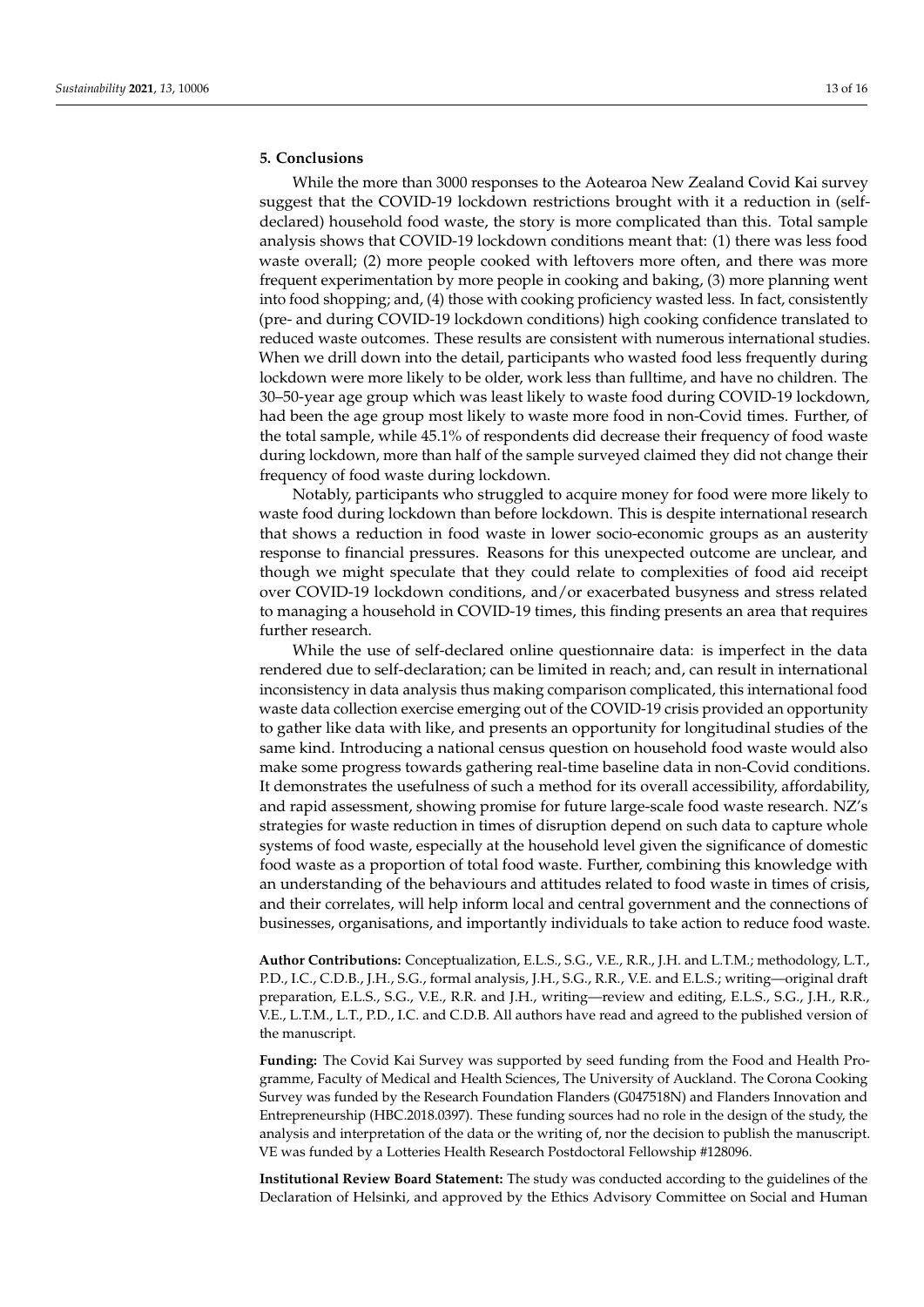Science at the University of Antwerp (ref: SHW\_20\_46 on 16 April 2020), and the Aotearoa New Zealand arm of the study by the University of Auckland Human Respondents Ethics Committee (ref: 024607, 24 April 2020).

**Informed Consent Statement:** Informed consent was obtained from all subjects involved in the study.

**Data Availability Statement:** The 'CoronaCookingSurvey' international dataset and study protocol are available on the open access data sharing platform: <https://osf.io/nz9xf/files/> (accessed on 6 September 2021). The Aotearoa NZ 'Covid Kai Survey' data are available on reasonable request.

**Acknowledgments:** The authors wish to thank everyone that participated in the Covid Kai Survey, and those who shared the survey advertisements among their networks. The authors wish to acknowledge the Research Foundation Flanders (G047518N) and Flanders Innovation & Entrepreneurship (HBC.2018.0397) for their support with the Corona Cooking Survey international study, and other members of the Corona Cooking Survey team, in particular: Kathleen Van Royen, Sara Pabian, Viktor Proesmans, Jules Vrinten, Katrien Maldoy, Karolien Poels, Heidi Vandebosch, Hilde Van den Bulck, Maggie Geuens,. Iris Vermeir, Nelleke Teughels, Liselot Hudders, Christophe Matthys and Tim Smits.

**Conflicts of Interest:** No potential conflict of interest was reported by the author(s).

# **References**

- <span id="page-13-0"></span>1. Food and Agriculture Organization of the United Nations. Technical Platform on the Measurement and Reduction of Food Loss and Waste. Available online: <http://www.fao.org/platform-food-loss-waste/news/detail/en/c/1378973/> (accessed on 1 June 2021).
- <span id="page-13-1"></span>2. United Nations Environment Programme. Food Waste Index Report. 2021. Available online: [https://www.unep.org/resources/](https://www.unep.org/resources/report/unep-food-waste-index-report-2021) [report/unep-food-waste-index-report-2021](https://www.unep.org/resources/report/unep-food-waste-index-report-2021) (accessed on 14 May 2021).
- <span id="page-13-2"></span>3. Östergren, K.; Gustavsson, J.; Bos-Brouwers, H.; Timmermans, T.; Hansen, O.; Møller, H.; Anderson, G.; O'Connor, C.; Soethoudt, H.; Quested, T.; et al. *FUSIONS Definitional Framework for Food Waste*; FUSIONS—The Swedish Institute for Food and Biotechnology: Stockholm, Sweden, 2014. Available online: [https://www.eu-fusions.org/phocadownload/Publications/](https://www.eu-fusions.org/phocadownload/Publications/FUSIONS Definitional Framework for Food Waste 2014.pdf) [FUSIONSDefinitionalFrameworkforFoodWaste2014.pdf](https://www.eu-fusions.org/phocadownload/Publications/FUSIONS Definitional Framework for Food Waste 2014.pdf) (accessed on 1 August 2021).
- <span id="page-13-3"></span>4. Goodman-Smith, F.; Mirosa, M.; Skeaff, S. A mixed-methods study of retail food waste in New Zealand. *Food Policy* **2020**, *92*, 101845. [\[CrossRef\]](http://doi.org/10.1016/j.foodpol.2020.101845)
- <span id="page-13-4"></span>5. Cicatiello, C.; Franco, S.; Pancino, B.; Blasi, E. The value of food waste: An exploratory study on retailing. *J. Retail. Consum. Serv.* **2016**, *30*, 96–104. [\[CrossRef\]](http://doi.org/10.1016/j.jretconser.2016.01.004)
- <span id="page-13-5"></span>6. Dora, M.; Biswas, S.; Choudhary, S.; Nayak, R.; Irani, Z. A system-wide interdisciplinary conceptual framework for food loss and waste mitigation strategies in the supply chain. *Ind. Mark. Manag.* **2020**, *93*, 492–508. [\[CrossRef\]](http://doi.org/10.1016/j.indmarman.2020.10.013)
- <span id="page-13-6"></span>7. European Commission, Roadmap to a resource efficient Europe. *White Paper from the Commission to the European Parliament, the Council, the European Economic and Social Committee and Committee of the Regions*; COM: Brussels, Belgium, 2011; Volume 0571, pp. 1–25.
- <span id="page-13-7"></span>8. Buzby, J.C.; Hyman, J. Total and per capita value of food loss in the United States. *Food Policy* **2012**, *37*, 561–570. [\[CrossRef\]](http://doi.org/10.1016/j.foodpol.2012.06.002)
- <span id="page-13-8"></span>9. National Food Waste Strategy: Halving Australia's Food Waste by 2030. Available online: [https://www.environment.gov.](https://www.environment.gov.au/system/files/resources/4683826b-5d9f-4e65-9344-a900060915b1/files/national-food-waste-strategy.pdf) [au/system/files/resources/4683826b-5d9f-4e65-9344-a900060915b1/files/national-food-waste-strategy.pdf](https://www.environment.gov.au/system/files/resources/4683826b-5d9f-4e65-9344-a900060915b1/files/national-food-waste-strategy.pdf) (accessed on 1 August 2021).
- <span id="page-13-9"></span>10. Whitehead, P.; Parfitt, J.; Bojczuk, K.; James, K. *Estimates of Waste in the Food and Drink Supply Chain*; Waste and Resources Action Programme (WRAP): Branbury, UK, 2013.
- <span id="page-13-10"></span>11. Parfitt, J.; Woodham, S.; Swan, E.; Castella, T.; Parry, A. *Quantification of Food Surplus, Waste and Related Materials in the Grocery Food Supply Chain*; Waste and Resources Action Plan (WRAP): Banbury, UK, 2016. Available online: [http://www.refreshcoe.eu/wp](http://www.refreshcoe.eu/wp-content/uploads/2017/06/WRAP-Quantification-of-food-surplus-and-waste-May-2016-Final-Report-Summary.pdf)[content/uploads/2017/06/WRAP-Quantification-of-food-surplus-and-waste-May-2016-Final-Report-Summary.pdf](http://www.refreshcoe.eu/wp-content/uploads/2017/06/WRAP-Quantification-of-food-surplus-and-waste-May-2016-Final-Report-Summary.pdf) (accessed on 1 February 2019).
- <span id="page-13-11"></span>12. Eriksson, M. Retail Food Wastage: A Case Study Approach to Quantities and Causes. Licentiate Thesis, Swedish University of Agricultural Sciences, Uppsala, Sweden, 2012. Available online: [https://pub.epsilon.slu.se/9264/1/eriksson\\_m\\_121126.pdf](https://pub.epsilon.slu.se/9264/1/eriksson_m_121126.pdf) (accessed on 1 February 2019).
- <span id="page-13-12"></span>13. BIOIS. Preparatory Study on Food Waste across EU 27. European Commission (DG ENV) Directorate C-Industry; Final Report; 2010. Available online: [https://ec.europa.eu/environment/eussd/pdf/bio\\_foodwaste\\_report.pdf](https://ec.europa.eu/environment/eussd/pdf/bio_foodwaste_report.pdf) (accessed on 6 September 2021).
- <span id="page-13-13"></span>14. Environment Select Committee of New Zealand. Briefing to Investigate Food Waste in New Zealand. Report of the Environment Committee March 2020. Available online: [https://www.wasteminz.org.nz/wp-content/uploads/2020/03/Final-report-Briefing](https://www.wasteminz.org.nz/wp-content/uploads/2020/03/Final-report-Briefing-to-investigate-food-waste-in-New-Zealand-1.pdf)[to-investigate-food-waste-in-New-Zealand-1.pdf](https://www.wasteminz.org.nz/wp-content/uploads/2020/03/Final-report-Briefing-to-investigate-food-waste-in-New-Zealand-1.pdf) (accessed on 8 June 2021).
- <span id="page-13-14"></span>15. WasteMINZ. National Food Waste Prevention Study. 2014. Available online: [https://www.wasteminz.org.nz/wp-content/](https://www.wasteminz.org.nz/wp-content/uploads/WasteMINZ-National-Food-Waste-Prevention-Study-National-Report.pdf%20) [uploads/WasteMINZ-National-Food-Waste-Prevention-Study-National-Report.pdf%20](https://www.wasteminz.org.nz/wp-content/uploads/WasteMINZ-National-Food-Waste-Prevention-Study-National-Report.pdf%20) (accessed on 1 August 2021).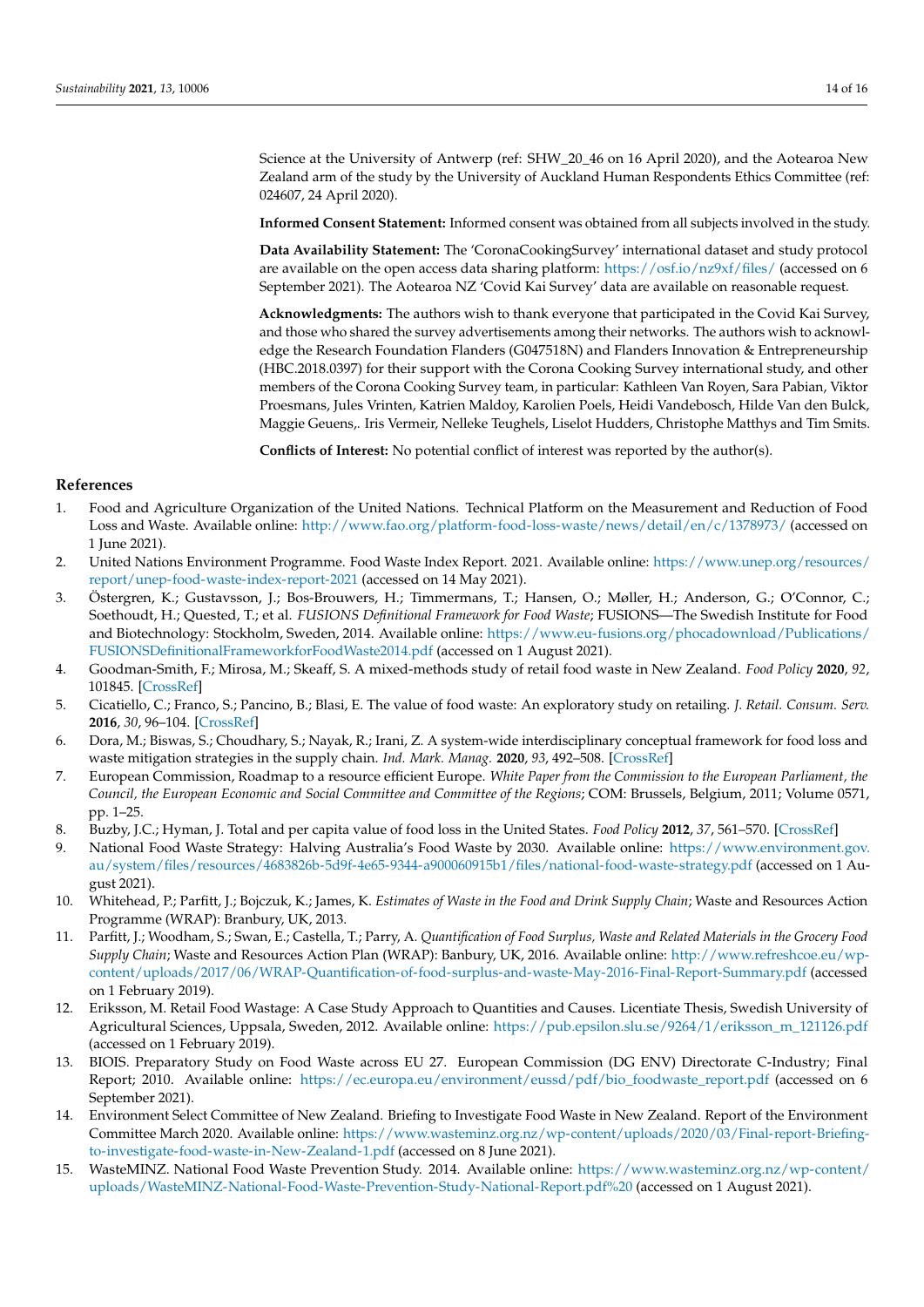- <span id="page-14-0"></span>16. WasteMINZ. New Zealand Food Waste Audits. 2018. Available online: [https://lovefoodhatewaste.co.nz/wp-content/uploads/](https://lovefoodhatewaste.co.nz/wp-content/uploads/2019/02/Final-New-Zealand-Food-Waste-Audits-2018.pdf) [2019/02/Final-New-Zealand-Food-Waste-Audits-2018.pdf](https://lovefoodhatewaste.co.nz/wp-content/uploads/2019/02/Final-New-Zealand-Food-Waste-Audits-2018.pdf) (accessed on 8 June 2021).
- <span id="page-14-1"></span>17. WasteMINZ. New Zealand Food Waste Campaign Evaluation. 2018. Available online: [https://lovefoodhatewaste.co.nz/wp](https://lovefoodhatewaste.co.nz/wp-content/uploads/2019/02/FINAL-WasteMINZ-National-Food-Waste-Prevention-Study-2018.pdf)[content/uploads/2019/02/FINAL-WasteMINZ-National-Food-Waste-Prevention-Study-2018.pdf](https://lovefoodhatewaste.co.nz/wp-content/uploads/2019/02/FINAL-WasteMINZ-National-Food-Waste-Prevention-Study-2018.pdf) (accessed on 8 June 2021).
- <span id="page-14-2"></span>18. Parfitt, J.; Barthel, M.; Macnaughton, S. Food waste within food supply chains: Quantification and potential for change to 2050. *Phil. Trans. Biol. Sci.* **2010**, *365*, 3065–3081. Available online: <http://rstb.royalsocietypublishing.org/content/365/1554/3065> (accessed on 27 August 2021). [\[CrossRef\]](http://doi.org/10.1098/rstb.2010.0126)
- <span id="page-14-3"></span>19. Uniteforrecovery, Alert System Overview. Available online: [https://uniteforrecovery.govt.nz/covid-19/covid-19-alert-system/](https://uniteforrecovery.govt.nz/covid-19/covid-19-alert-system/alert-system-overview/) [alert-system-overview/](https://uniteforrecovery.govt.nz/covid-19/covid-19-alert-system/alert-system-overview/) (accessed on 10 June 2020).
- <span id="page-14-4"></span>20. Gerritsen, S.; Egli, V.; Roy, R.; Haszard, J.; De Backer, C.; Teunissen, L.; Cuykx, I.; Decorte, P.; Pabian, S.; Van Royen, K.; et al. Ngapuhi, Ngāti Whātua, Te Uri o Hua, Te Rarawa Seven weeks of home-cooked meals: Changes to New Zealanders' grocery shopping, cooking and eating during the COVID-19 lockdown. *J. R. Soc. N. Z.* **2020**. [\[CrossRef\]](http://doi.org/10.1080/03036758.2020.1841010)
- <span id="page-14-5"></span>21. New Zealand Herald. Coronavirus: Long Queues at Supermarkets after First NZ Case Confirmed, Experts Urge Calm. Available online: [https://www.nzherald.co.nz/nz/coronavirus-long-queues-at-supermarkets-after-first-nz-case-confirmed-experts-urge](https://www.nzherald.co.nz/nz/coronavirus-long-queues-at-supermarkets-after-first-nz-case-confirmed-experts-urge-calm/WYAXXJGOBDYZMZQDEFQUEEOYJ4/)[calm/WYAXXJGOBDYZMZQDEFQUEEOYJ4/](https://www.nzherald.co.nz/nz/coronavirus-long-queues-at-supermarkets-after-first-nz-case-confirmed-experts-urge-calm/WYAXXJGOBDYZMZQDEFQUEEOYJ4/) (accessed on 1 June 2021).
- <span id="page-14-6"></span>22. New Zealand Herald. COVID 19 Coronavirus: Foodbanks Running Dry under Lockdown. Available online: [https://www.](https://www.nzherald.co.nz/nz/covid-19-coronavirus-foodbanks-running-dry-under-lockdown/74TD5D2YLNAUYO66XHVXT2SXQQ/) [nzherald.co.nz/nz/covid-19-coronavirus-foodbanks-running-dry-under-lockdown/74TD5D2YLNAUYO66XHVXT2SXQQ/](https://www.nzherald.co.nz/nz/covid-19-coronavirus-foodbanks-running-dry-under-lockdown/74TD5D2YLNAUYO66XHVXT2SXQQ/) (accessed on 22 April 2020).
- <span id="page-14-7"></span>23. Ministry of Social Development. Evidence Brief: The Impacts of COVID-19 on One-Off Hardship Assistance–July 2020. Available online: [https://www.msd.govt.nz/documents/about-msd-and-our-work/publications-resources/statistics/covid-19/the](https://www.msd.govt.nz/documents/about-msd-and-our-work/publications-resources/statistics/covid-19/the-impacts-of-covid-19-on-one-off-hardship-assistance.pdf)[impacts-of-covid-19-on-one-off-hardship-assistance.pdf](https://www.msd.govt.nz/documents/about-msd-and-our-work/publications-resources/statistics/covid-19/the-impacts-of-covid-19-on-one-off-hardship-assistance.pdf) (accessed on 1 June 2021).
- <span id="page-14-8"></span>24. WRAP (2021) Citizens and Food during Lockdown. Available online: [https://wrap.org.uk/resources/report/citizens-and-food](https://wrap.org.uk/resources/report/citizens-and-food-during-lockdown#)[during-lockdown#](https://wrap.org.uk/resources/report/citizens-and-food-during-lockdown#) (accessed on 7 April 2021).
- <span id="page-14-9"></span>25. Pappalardo, G.; Cerroni, S.; Rodolfo, M.; Nayga, R.M., Jr.; Yang, W. Impact of COVID-19 on household food waste: The case of Italy. *Front. Nutr.* **2020**. [\[CrossRef\]](http://doi.org/10.3389/fnut.2020.585090) [\[PubMed\]](http://www.ncbi.nlm.nih.gov/pubmed/33344492)
- <span id="page-14-10"></span>26. Principato, L.; Secondi, L.; Cicatiello, C.; Mattia, G. Caring more about food: The unexpected positive effect of the COVID-19 lockdown on household food management and waste. *Socio-Econ. Plan. Sci.* **2020**, *7*, 291. [\[CrossRef\]](http://doi.org/10.1016/j.seps.2020.100953)
- <span id="page-14-11"></span>27. van der Haar, S.; Zeinstra, G.; Bos-Brouwers, H.; Janssen, A. COVID-19 and the Effects on Dutch Consumers' Food Waste Behaviour. Available online: <https://www.wur.nl/en/show/Factsheet-Voedselverspilling-COVID-19.htm> (accessed on 1 June 2021).
- <span id="page-14-12"></span>28. Qian, K.; Javadi, F.; Hiramatsu, M. Influence of the COVID-19 pandemic on household food waste behavior in Japan. *Sustainability* **2020**, *12*, 9942. [\[CrossRef\]](http://doi.org/10.3390/su12239942)
- <span id="page-14-13"></span>29. Vidal-Mones, B.; Barco, H.; Diaz-Ruiz, R.; Fernandez-Zamudio, M.-A. Citizens' food habit behavior and food waste consequences during the first COVID-19 lockdown in Spain. *Sustainability* **2021**, *13*, 3381. [\[CrossRef\]](http://doi.org/10.3390/su13063381)
- <span id="page-14-14"></span>30. Jribi, S.; Ben Ismail, H.; Doggui, D.; Debbabi, H. COVID-19 virus outbreak lockdown: What impacts on household food wastage? *Environ. Dev. Sustain.* **2020**, *22*, 3939–3955. [\[CrossRef\]](http://doi.org/10.1007/s10668-020-00740-y) [\[PubMed\]](http://www.ncbi.nlm.nih.gov/pubmed/32837271)
- <span id="page-14-15"></span>31. De Backer, C.J.; Teunissen, L.; Cuykx, I.; Decorte, P.; Pabian, S.; Gerritsen, S.; Van Royen, K. An evaluation of the COVID-19 pandemic and social distancing policies in relation to planning, selecting, and preparing healthy meals: An observational study in 38 countries worldwide. *Front. Nutr.* **2020**, *7*, 621726. [\[CrossRef\]](http://doi.org/10.3389/fnut.2020.621726) [\[PubMed\]](http://www.ncbi.nlm.nih.gov/pubmed/33614693)
- <span id="page-14-16"></span>32. Giordano, C.; Piras, S.; Boschini, M.; Falasconi, L. Are questionnaires a reliable method to measure food waste? A pilot study on Italian households. *Br. Food J.* **2018**, *120*, 2885–2897. [\[CrossRef\]](http://doi.org/10.1108/BFJ-02-2018-0081)
- <span id="page-14-17"></span>33. Ajzen, I. Consumer attitudes and behaviour: The theory of planned behaviour applied to food consumption decisions. *Ital. Rev. Agric. Econ.* **2015**, *70*, 121–138.
- 34. Armitage, C.J.; Christian, J. From attitudes to behaviour: Basic and applied research on the theory of planned behaviour. *Curr. Psychol. Res. Rev.* **2003**, *22*, 187–195. [\[CrossRef\]](http://doi.org/10.1007/s12144-003-1015-5)
- 35. Ricci, E.C.; Banterle, A.; Stranieri, S. Trust to go green: An exploration of consumer intentions for eco-friendly convenience food. *Ecol. Econ.* **2018**, *148*, 54–65. [\[CrossRef\]](http://doi.org/10.1016/j.ecolecon.2018.02.010)
- <span id="page-14-18"></span>36. Tam, K.P.; Chan, H.W. Environmental concern has a weaker association with pro- environmental behaviour in some societies than others: A cross-cultural psychology perspective. *J. Environ. Psychol.* **2017**, *53*, 213–223. [\[CrossRef\]](http://doi.org/10.1016/j.jenvp.2017.09.001)
- <span id="page-14-19"></span>37. Krumpal, I. Determinants of social desirability bias in sensitive surveys: A literature review. *Qual. Quant.* **2013**, *47*, 2025–2047. [\[CrossRef\]](http://doi.org/10.1007/s11135-011-9640-9)
- <span id="page-14-20"></span>38. Elimelech, E.; Ert, E.; Ayalon, O. Exploring the drivers behind self-reported and measured food wastage. *Sustainability* **2019**, *11*, 5677. [\[CrossRef\]](http://doi.org/10.3390/su11205677)
- <span id="page-14-21"></span>39. Cerri, J.; Thøgersen, J.; Testa, F. Social desirability and sustainable food research: A systematic literature review. *Food Qual. Prefer.* **2019**, *71*, 136–140. Available online: <https://www.sciencedirect.com/science/article/abs/pii/S095032931830199X> (accessed on 27 August 2021). [\[CrossRef\]](http://doi.org/10.1016/j.foodqual.2018.06.013)
- <span id="page-14-22"></span>40. Schmidt, K. Explaining and promoting household food waste-prevention by an environmental psychological based intervention study. *Resour. Conserv. Recycl.* **2016**, *11*, 53–66. [\[CrossRef\]](http://doi.org/10.1016/j.resconrec.2016.04.006)